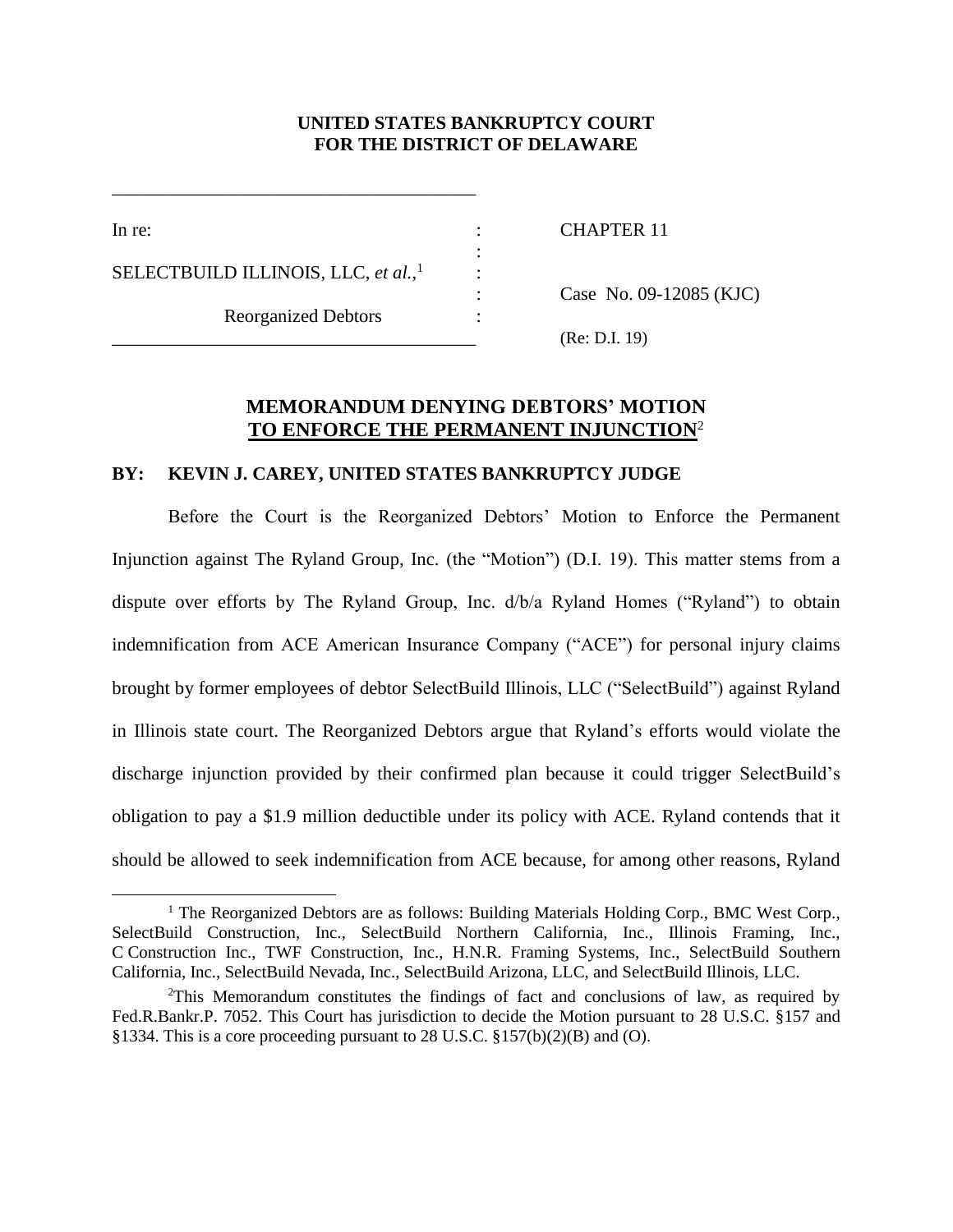is an additional insured on the policy. For the reasons set forth below, the relief requested by the Reorganized Debtors will be denied, and Ryland will not be enjoined from seeking indemnification as an additional insured from ACE.

# BACKGROUND<sup>3</sup>

### *The Construction Contract*

In January 2005, Ryland and SelectBuild (then known as RCI Construction, LLC) entered into a construction contract (the "Contract")<sup>4</sup> under which SelectBuild agreed to perform work as a subcontractor for Ryland. The Contract provided that SelectBuild would indemnify Ryland in certain circumstances:

To the maximum extent permitted by law, Subcontractor [SelectBuild] shall indemnify, hold harmless and defend Ryland . . . from any and all claims, costs, losses, damages, fines, penalties, fees and other costs, including, but not limited to, attorneys' fees and dispute related costs (collectively, "Such Costs"), to the extent that Such Costs arise out of, are incidental to or result from (a) the performance of the Work . . . and are attributable to bodily injury, personal injury, sickness, disease or death of any person, including any injury or death of an employee or owner of Subcontractor . . . or (b) Subcontractor's or Subcontractor's Agents failure to comply with the Legal Requirements and (a) or (b) is caused by any act or omission of Subcontractor or anyone acting for, on behalf of or through or representing Subcontractor or Subcontractor's Agents.<sup>5</sup>

The Contract required SelectBuild to maintain minimum insurance as detailed in Addendum #4.<sup>6</sup>

Addendum #4, in turn, required that SelectBuild purchase commercial general liability insurance

 $\overline{\phantom{a}}$ <sup>3</sup> The facts of this matter are not disputed and, for the most part, are taken from the Statement of Uncontested Facts contained in the parties' Joint Pretrial Memorandum Concerning Reorganized Debtors' Motion for an Order Enforcing the Permanent Injunction against The Ryland Group, Inc. (D.I. 28) (the "Joint Pretrial Memorandum" or "JPM").

<sup>4</sup> "January 31, 2005 Subcontractor Agreement," Debtors' Ex. 1.

 $<sup>5</sup>$  Contract  $\lceil \sqrt{6} \cdot \sqrt{6} \rceil$  (original in all capitals).</sup>

 $6$  Contract  $\P$  5(a).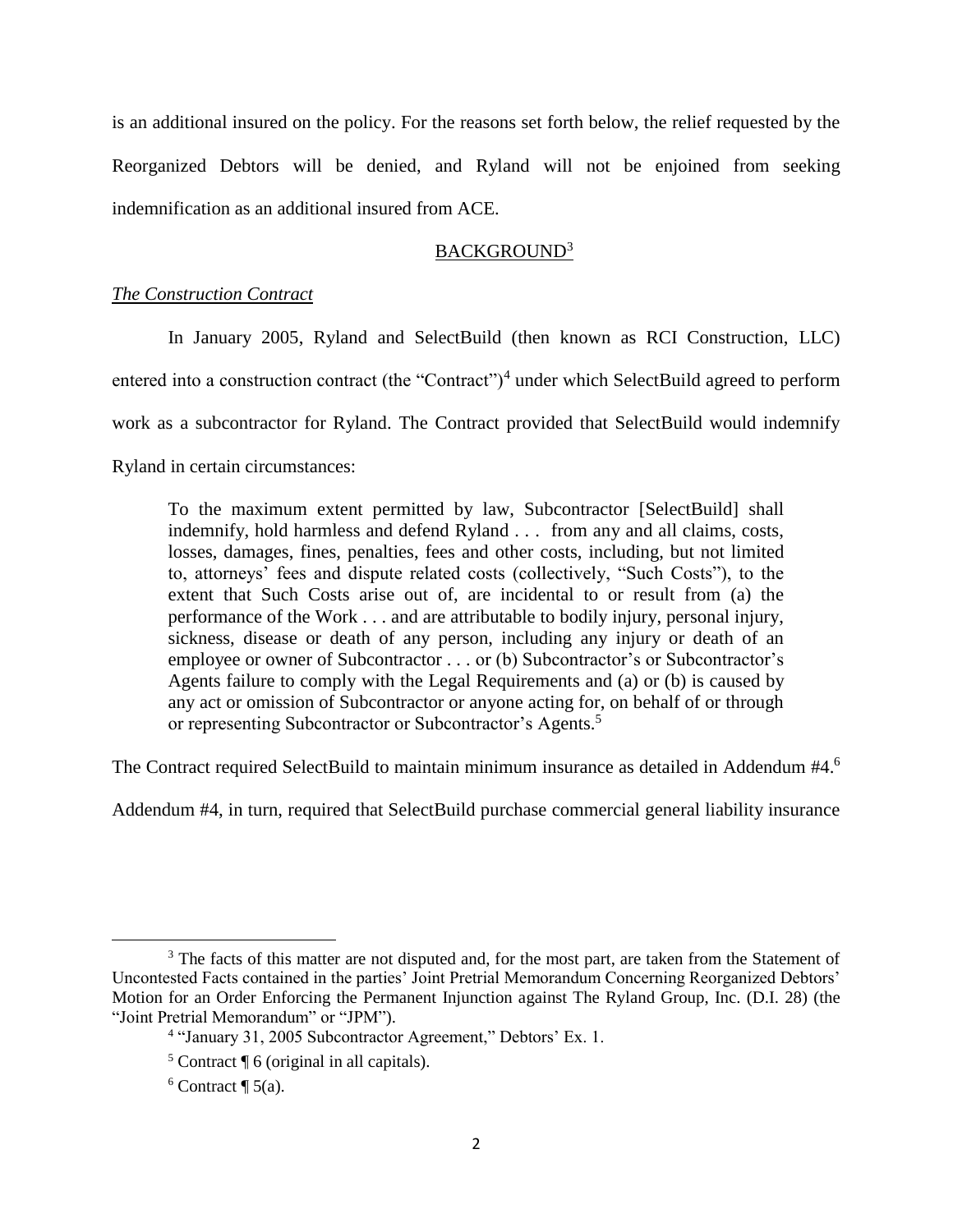and issue a certificate of insurance naming Ryland as an additional insured for all jobs performed for Ryland.<sup>7</sup>

# *The Insurance Policy*

SelectBuild maintained the requisite insurance by virtue of a policy with ACE (the "ACE Policy") covering the relevant period of November 11, 2007, through November 11, 2008.<sup>8</sup> On November 8, 2007, SelectBuild issued a certificate of insurance to Ryland, referencing the ACE Policy. <sup>9</sup> The basic insuring agreement under the ACE Policy provides that the policy will pay an insured for covered losses in excess of the retained limit.<sup>10</sup> Endorsement No. 61 to the ACE Policy provides that the "Retained Limit" is \$100,000 and the "Deductible Per Occurrence" is \$1,900,000.<sup>11</sup> An "occurrence" is "an accident, including continuous or repeated exposure to substantially the same general harmful conditions."<sup>12</sup>

Endorsement No. 8 to the ACE Policy provides that a contractor, such as Ryland, is an additional insured "with respect to liability for 'bodily injury,' 'property damage' or 'personal and advertising injury' caused, in whole or in part, by: 1. Your [SelectBuild's] acts or omissions; or 2. The acts or omissions of those acting on your behalf; in the performance of your ongoing operations for the additional insured(s)  $\dots$  ."<sup>13</sup>

 $7$  JPM  $\P$  2.

<sup>&</sup>lt;sup>8</sup> "Commercial General Liability Policy XSLG2373560A," Debtors' Ex. 3.

<sup>&</sup>lt;sup>9</sup> "Certificate of Insurance SEA-000829662-14," Debtors' Ex. 2.

 $10$  ACE Policy § I. JPM ¶4.

<sup>&</sup>lt;sup>11</sup> Endorsement 61 to the ACE Policy. JPM  $\P$ 7,  $\P$ 8.

 $12$  ACE Policy § V.12. JPM ¶9.

<sup>&</sup>lt;sup>13</sup> Endorsement 8 to the ACE Policy. JPM ¶5.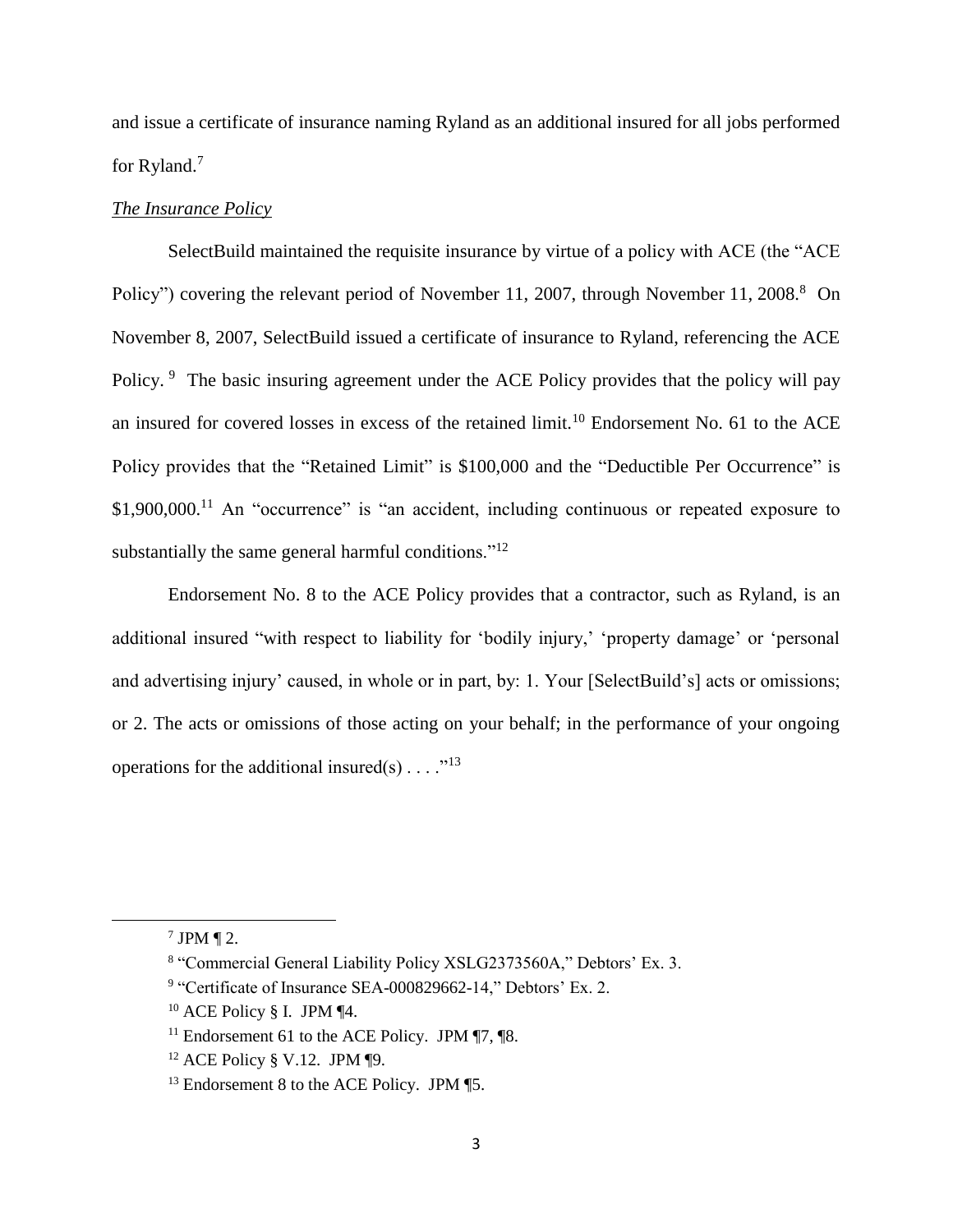The ACE Policy includes a bankruptcy clause, which states that "[b]ankruptcy or insolvency of the insured or of the insured's estate will not relieve us [ACE] of our obligations under this policy."<sup>14</sup> Additionally, Endorsement No. 61 to the ACE Policy provides,

In the event you [SelectBuild] are unable to pay the Deductible amount or any portion thereof, our obligation to pay damages to satisfy judgment or pay a settlement shall include the Deductible amount or any portion thereof. However, our obligation to pay damages under this policy shall not exceed the Limits of Insurance as set forth in the policy declarations, and shall not in any event include the 'retained limit' or any portion thereof.

The "General Aggregate Limit" under the "Limits of Insurance" section is \$25 million, and the "Each Occurrence Limit" is \$1.9 million.<sup>15</sup> The Reorganized Debtors' obligations to ACE are secured by two irrevocable standby letters of credit in the aggregate amount of \$30,571,000 (the "Letters of Credit").<sup>16</sup>

## *The Accident*

On or about April 3, 2008, three SelectBuild employees (the "Employees") were injured at a Ryland construction site for which SelectBuild was providing subcontractor services under the Contract.<sup>17</sup> The Employees were injured while attempting to manually lift a "balloon wall."<sup>18</sup> The Employees filed workers' compensation claims against SelectBuild and the Employees' medical expenses, lost wages, and damages relating to impairment of earning capacity, totaling over \$800,000, have been paid in full by SelectBuild in light of the high deductible on the Debtors' workers compensation policy.<sup>19</sup>

<sup>&</sup>lt;sup>14</sup> ACE Policy § IV.1. JPM, ¶12.

<sup>&</sup>lt;sup>15</sup> Endorsement 12 to the ACE Policy. JPM ¶6.

 $16$ JPM ¶ 13.

<sup>&</sup>lt;sup>17</sup> JPM ¶ 14.

<sup>18</sup> *Id.*

<sup>19</sup> *Id.*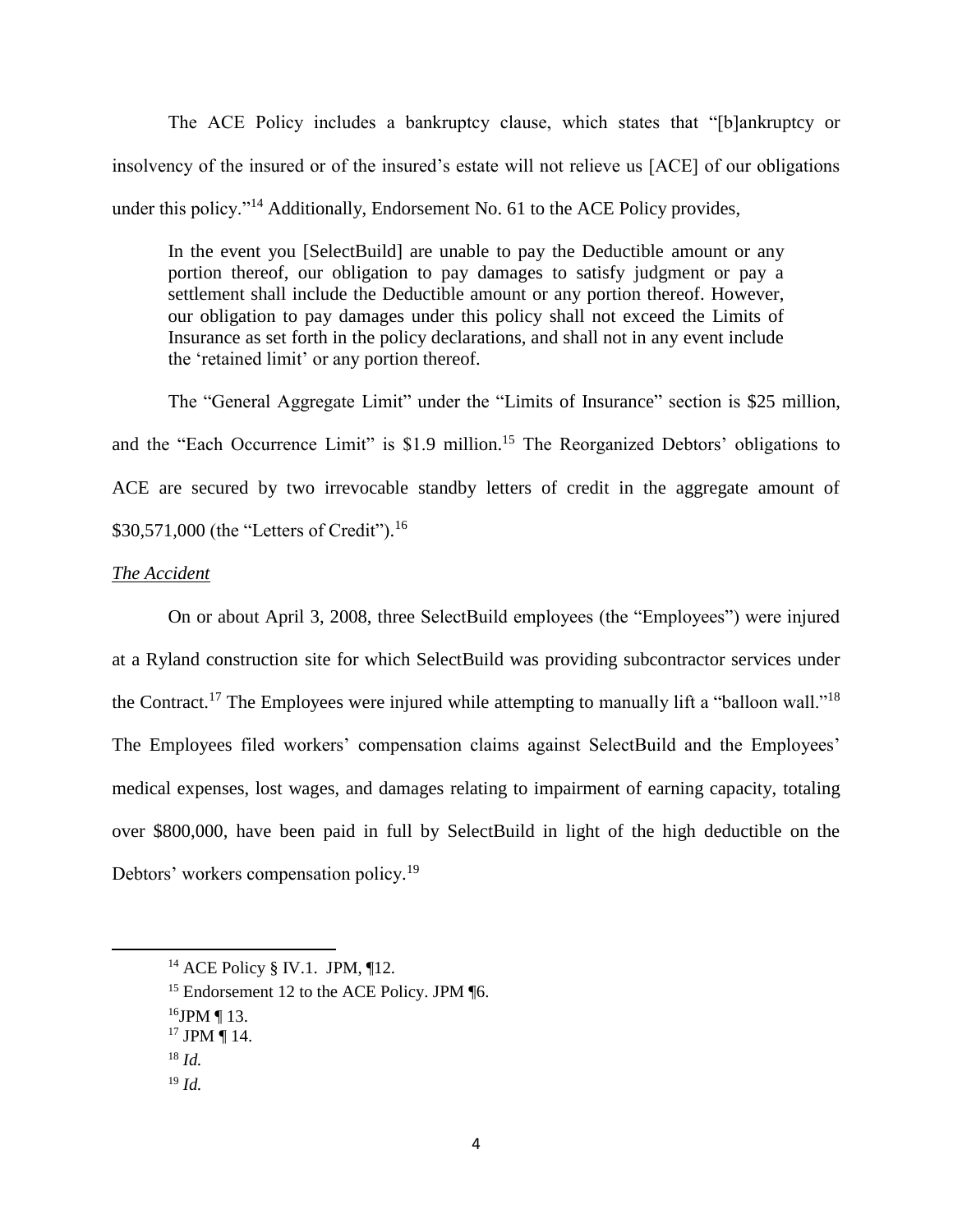#### *The Debtors' Bankruptcy Case*

On June 16, 2009, Building Materials Holding Corporation and its affiliates, including SelectBuild, (the "Debtors") filed voluntary petitions for relief under chapter 11 of the Bankruptcy Code. The Debtors' cases were jointly administered under Case No. 09-12074. On July 16, 2009, the Court entered an order (Joint D.I.  $248)^{20}$  establishing August 31, 2009, as the deadline for filing proofs of claim in the Debtors' cases (the "Claims Bar Date").<sup>21</sup> Ryland received notice of the Claims Bar Date but did not file a proof of claim.<sup>22</sup>

On December 17, 2009, the Court entered an Order (the "Confirmation Order") (Joint

D.I. 1182) confirming the Debtors' joint plan of reorganization (the "Plan") (Joint D.I. 1134).

Paragraph 17 of the Confirmation Order (and Section 9.1.1 of the Plan) provided for a discharge

of the Debtors:

Except as otherwise expressly provided in the Plan or this Confirmation Order, the Confirmation of the Plan shall, as of the Effective Date: (i) discharge the Debtors, the Reorganized Debtors or any of its or their Assets from all Claims, demands, liabilities, other debts and Interests that arose on or before the Effective Date, including all debts of the kind specified in sections  $502(g)$ ,  $502(h)$  or  $502(i)$ of the Bankruptcy Code, whether or not (a) a Proof of Claim based on such debt is filed or deemed filed pursuant to section 501 of the Bankruptcy Code, (b) a Claim based on such debt is Allowed pursuant to section 502 of the Bankruptcy Code or (c) the Holder of a Claim based on such debt has accepted the Plan; and (ii) preclude all Persons from asserting against the Debtors, the Reorganized Debtors, or any of its or their Assets, any other or further Claims or Interests based upon any act or omission, transaction, or other activity of any kind or nature that occurred prior to the Effective Date, all pursuant to sections 524 and 1141 of the Bankruptcy Code. The discharge provided in this section shall void any judgment obtained against any of the Debtors at any time, to the extent that such judgment relates to a discharged Claim or cancelled Interest."<sup>23</sup>

l

<sup>&</sup>lt;sup>20</sup> "Joint D.I." refers to the docket in Case No. 09-12074, under which SelectBuild's chapter 11 bankruptcy case was jointly administered with the other Debtors' cases until the cases were closed. SelectBuild's case was reopened in 2013 and recent filings have appeared on the docket in Case No. 09- 12085, referred to by the standard "D.I."

 $^{21}$  A separate deadline was set for certain claims inapplicable to the present matter.

 $22$  JPM ¶ 16.

 $23$  Debtors' Ex. 8.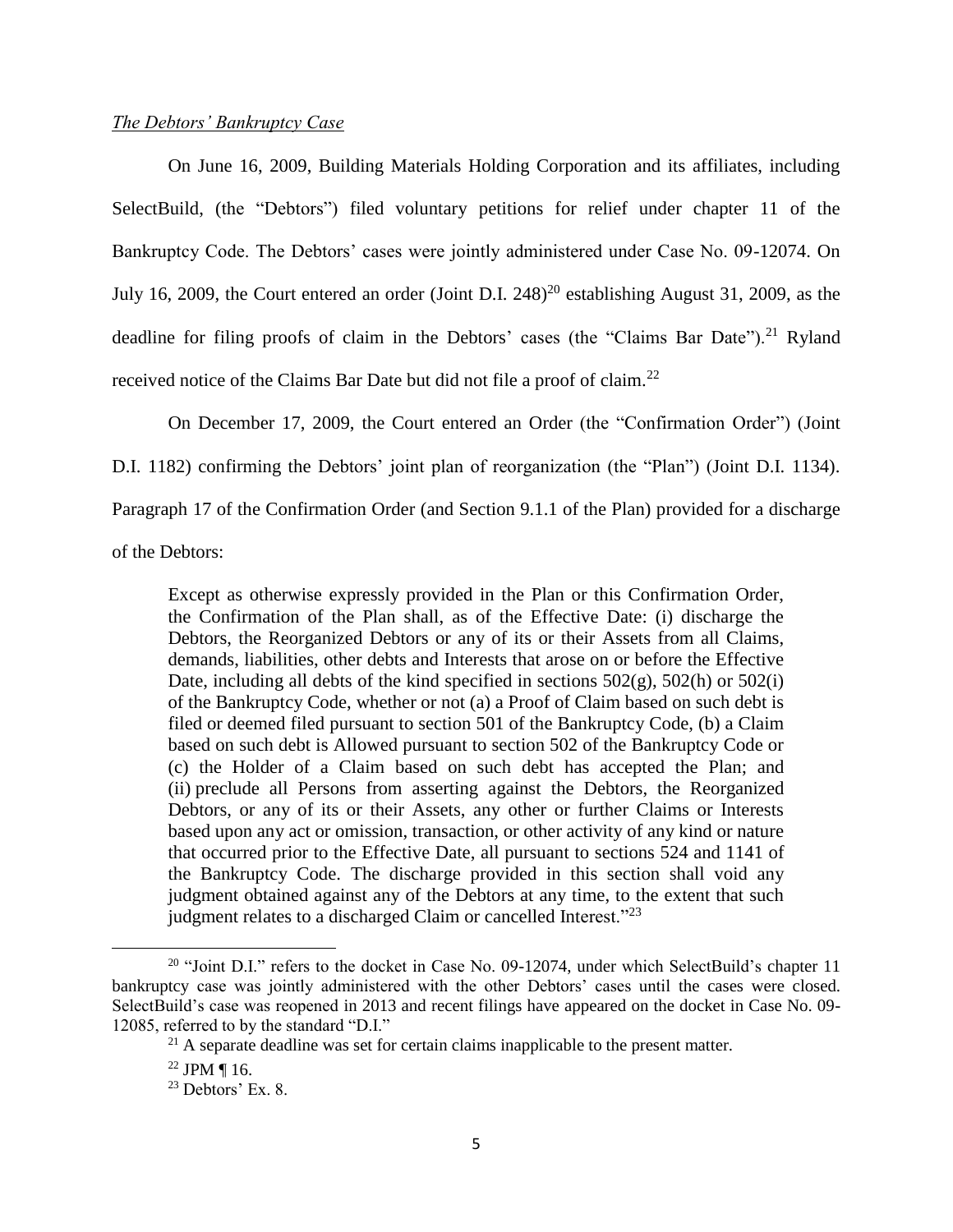Paragraph 19 of the Confirmation Order also authorized and approved the discharge injunction in

the Plan. Section 9.1.2 of the Plan sets forth the injunction:

Except as otherwise provided in the Plan or the Confirmation Order, all entities that have held, currently hold, or may hold Claims or other debts or liabilities against the Debtors, or an Interest or other right of an Equity Security Holder in any or all of the Debtors, that are discharged pursuant to the terms of the Plan, are permanently enjoined, on and after the Effective Date, from taking any of the following actions on account of any such Claims, debts, liabilities or Interests or rights: (i) commencing or continuing in any manner any action or other proceeding of any kind with respect to any such Claim, debt, liability, Interest, or right, other than to enforce any right to Distribution pursuant to the Plan; (ii) enforcing, attaching, collecting, or recovering in any manner any judgment, award, decree or order against the Debtors, the Reorganized Debtors, or any of its or their Assets on account of any such Claim, debt, liability, Interest, or right; (iii) creating, perfecting, or enforcing any Lien or encumbrance against the Debtors, the Reorganized Debtors, or any of its or their Assets on account of any such Claim, debt, liability, Interest or right; (iv) asserting any right of setoff, subrogation, or recoupment of any kind against any debt, liability, or obligation due to the Debtors, the Reorganized Debtors, or any of its or their Assets on account of any such Claim, debt, liability, Interest, or right; and (v) commencing or continuing any action, in any manner, in any place that does not comply with or is inconsistent with the provisions of the Plan or the Confirmation Order. Such injunction shall extend to any successor of the Debtors, the Reorganized Debtors, or any of its or their Assets. Any Person injured by any willful violation of such injunction shall recover actual damages, including costs and attorneys' fees and experts' fees and disbursements, and in appropriate circumstances, may recover punitive damages, from the willful violator. $^{24}$ 

On January 4, 2010, the Plan became effective (the "Effective Date").

In addition to the discharge and discharge injunction, the Plan provided that,

Prepetition Letters of Credit shall continue to collateralize all obligations under Insurance Policies and Agreements . . . secured by such Prepetition Letters of Credit, whether such obligations exist as of the Effective Date or arise thereafter, and such Prepetition Letters of Credit and obligations shall survive the Effective Date unaffected and unaltered by the Plan.<sup>25</sup>

<sup>24</sup> *Id.*

<sup>25</sup> Plan § 4.3.2.4. Debtors' Ex. 8.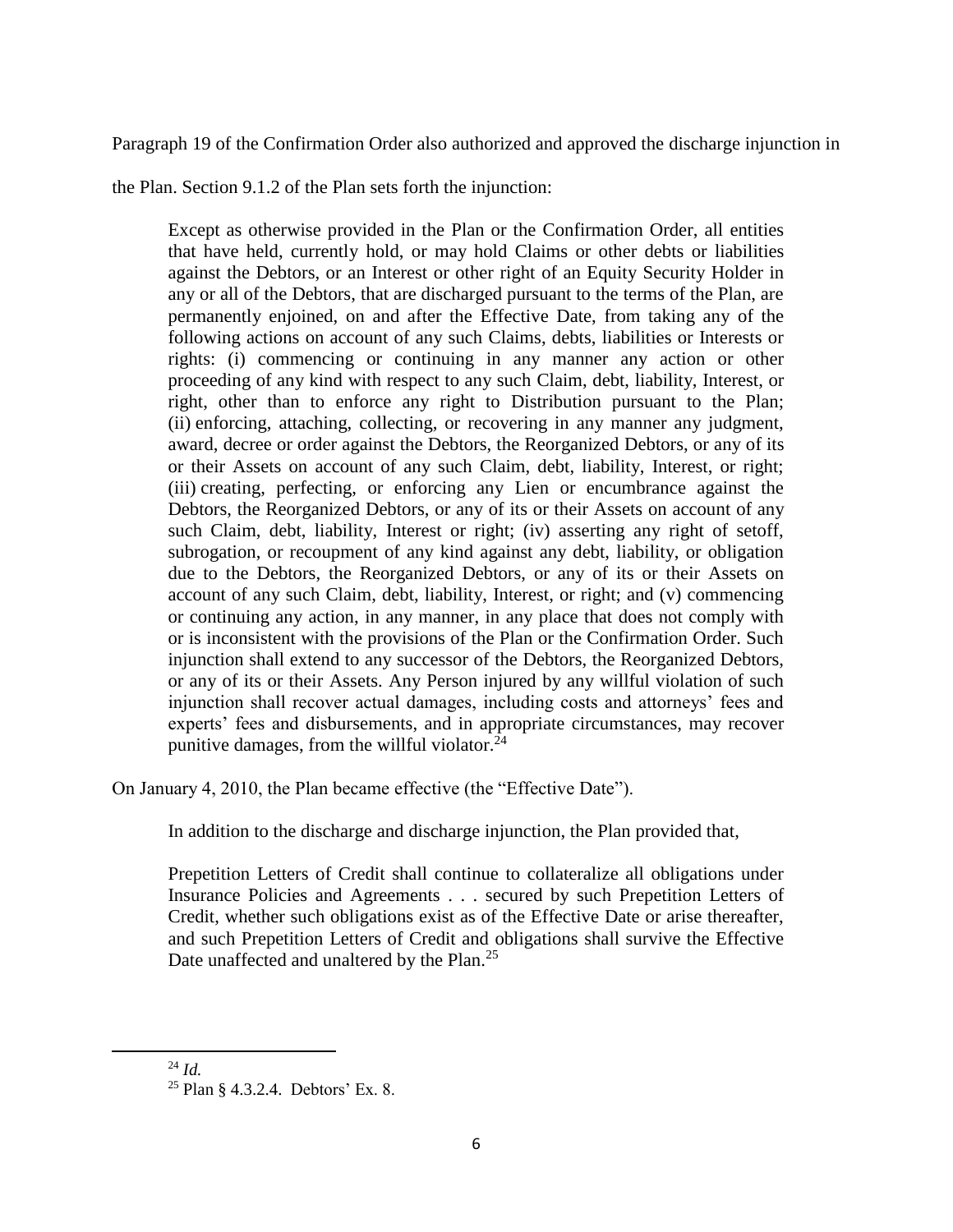The bankruptcy cases having been administered, the Court entered a Final Decree Closing Subsidiary Cases and Amending Caption of Remaining Case (Joint D.I. 1896) on June 28, 2011, and a Final Decree Closing the Chapter 11 Case and Granting Related Relief (the "Final Decree") (Joint D.I. 1996) on December 27, 2011. The Final Decree stated,

[I]t is hereby . . . ORDERED that the Reorganized Debtors are authorized to enter into stipulations granting relief from the Plan discharge injunction, without further order of the Court, provided that (1) such stipulations are in substantially the form of the stipulations previously approved by the Court granting relief from the Plan discharge injunction to permit claimants to pursue insurance proceeds; and (2) such stipulations must include provisions that require either that (a) the claimant ameliorate the financial prejudice to the Reorganized Debtors by the claimant agreeing to pay any deductibles and/or self-insured retention amounts and all allocated loss adjustment expenses that the Reorganized Debtors might otherwise be obligated to pay if the Plan discharge injunction were modified and a claim is asserted by the claimant against any of the Reorganized Debtors' insurance policies; and/or (b) the insurance companies agree to waive any such deductibles and/or self insured retention amounts and allocated loss adjustment expenses  $\ldots$ .<sup>26</sup>

#### *The State Court Action*

On or about March 16, 2010, the SelectBuild Employees filed a complaint against Ryland in the Circuit Court of Cook County, Illinois, Case No. 10-L-3296 (the "State Court Action").<sup>27</sup> In the State Court Action, the Employees alleged among other things that Ryland "by and through their agents, servants and employees" engaged in "careless and negligent acts and/or omissions" that caused the Employees' injuries on April 3, 2008.<sup>28</sup>

On April 5, 2010, counsel for Ryland sent letters to SelectBuild and ACE to tender Ryland's defense in the State Court Action to SelectBuild, in accordance with the insurance and indemnification language in the Contract.<sup>29</sup> Each letter requested that the recipient accept

<sup>26</sup> JPM ¶24.

 $^{27}$  *Id.* at  $\P$  25.

<sup>28</sup> *Id.*

<sup>29</sup> *Id.* at ¶¶ 26-27.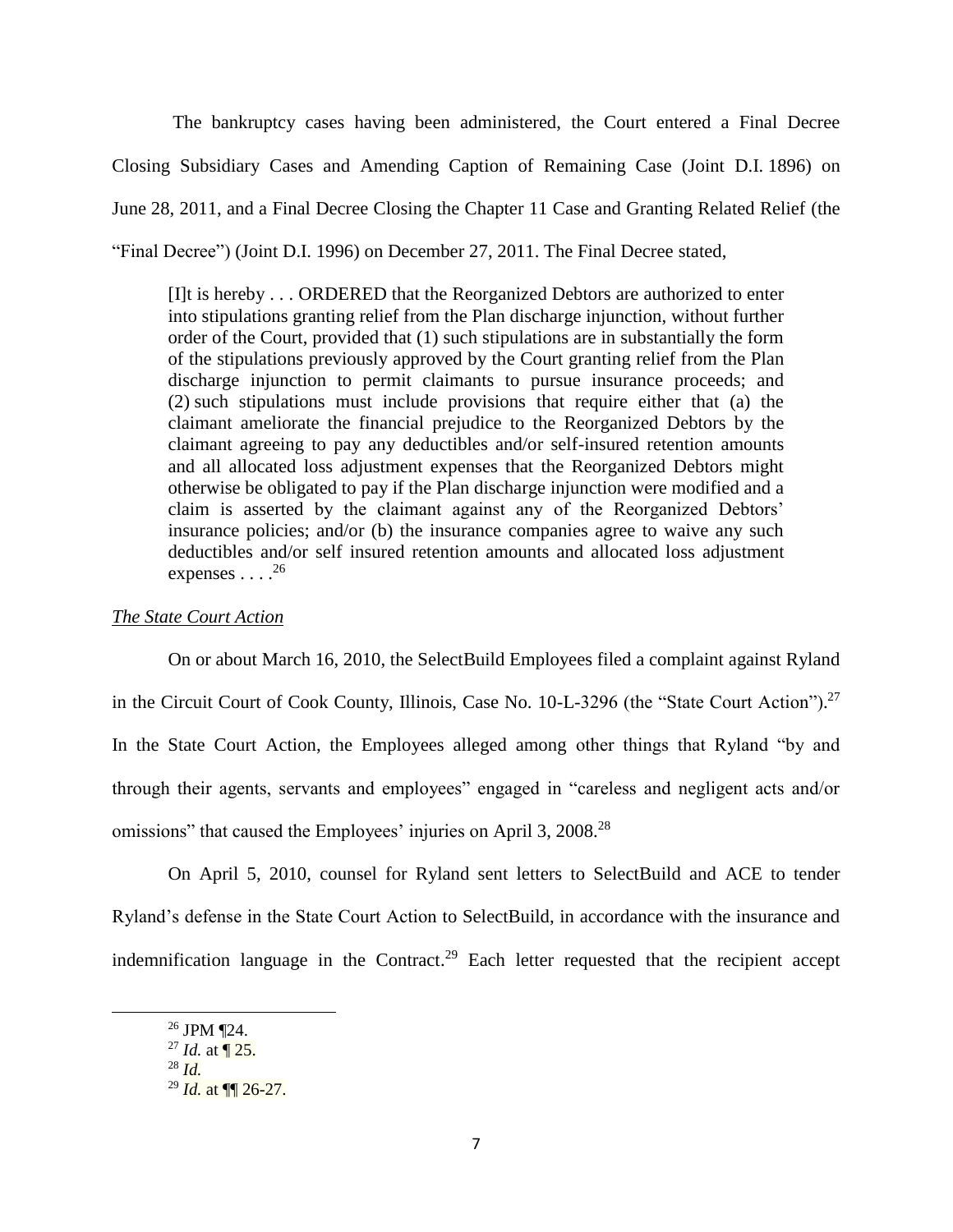defense of the suit "without reservation and fully indemnify and hold Ryland harmless."<sup>30</sup> On May 20, 2010, counsel for Ryland sent follow-up letters to SelectBuild and ACE, advising that he had not received a response to the prior letters.<sup>31</sup> On June 10, 2010, counsel for Ryland sent an additional follow-up letter to Building Materials Holding Corporation ("BMHC"), SelectBuild's parent entity, again stating that he was "writing on behalf of Ryland to tender the defense of this suit to SelectBuild/BMHC" and asking for notification within fourteen days whether SelectBuild/BMHC would accept defense of the suit.<sup>32</sup> Sometime thereafter, in response to Ryland's letters, SelectBuild retained a law firm to represent Ryland in the State Court Action.<sup>33</sup>

In November 2012, SelectBuild decided to retain new counsel to continue the defense on behalf of Ryland in the State Court Action. Both of the firms that defended Ryland in the State Court Action have been compensated by SelectBuild for services provided, and SelectBuild has committed to continue to provide compensation for defense counsel for Ryland in the State Court Action.<sup>34</sup>

# *Ryland's Third-Party Complaint against SelectBuild and Inquiries under the ACE Insurance Policy*

On October 5, 2011, Ryland filed a Third-Party Complaint against SelectBuild in the State Court Action, alleging that SelectBuild had engaged in various negligent acts that allegedly caused the SelectBuild Employees' injuries and sought a contribution claim against SelectBuild in an "amount commensurate with SelectBuild Illinois, LLC's assessed percentage of liability for

<sup>30</sup> *Id.*

<sup>31</sup> *Id.* at ¶ 28.

<sup>32</sup> *Id.* at ¶ 29.

<sup>33</sup> *Id.*at ¶ 30.

 $34$  *Id.*at ¶ 40.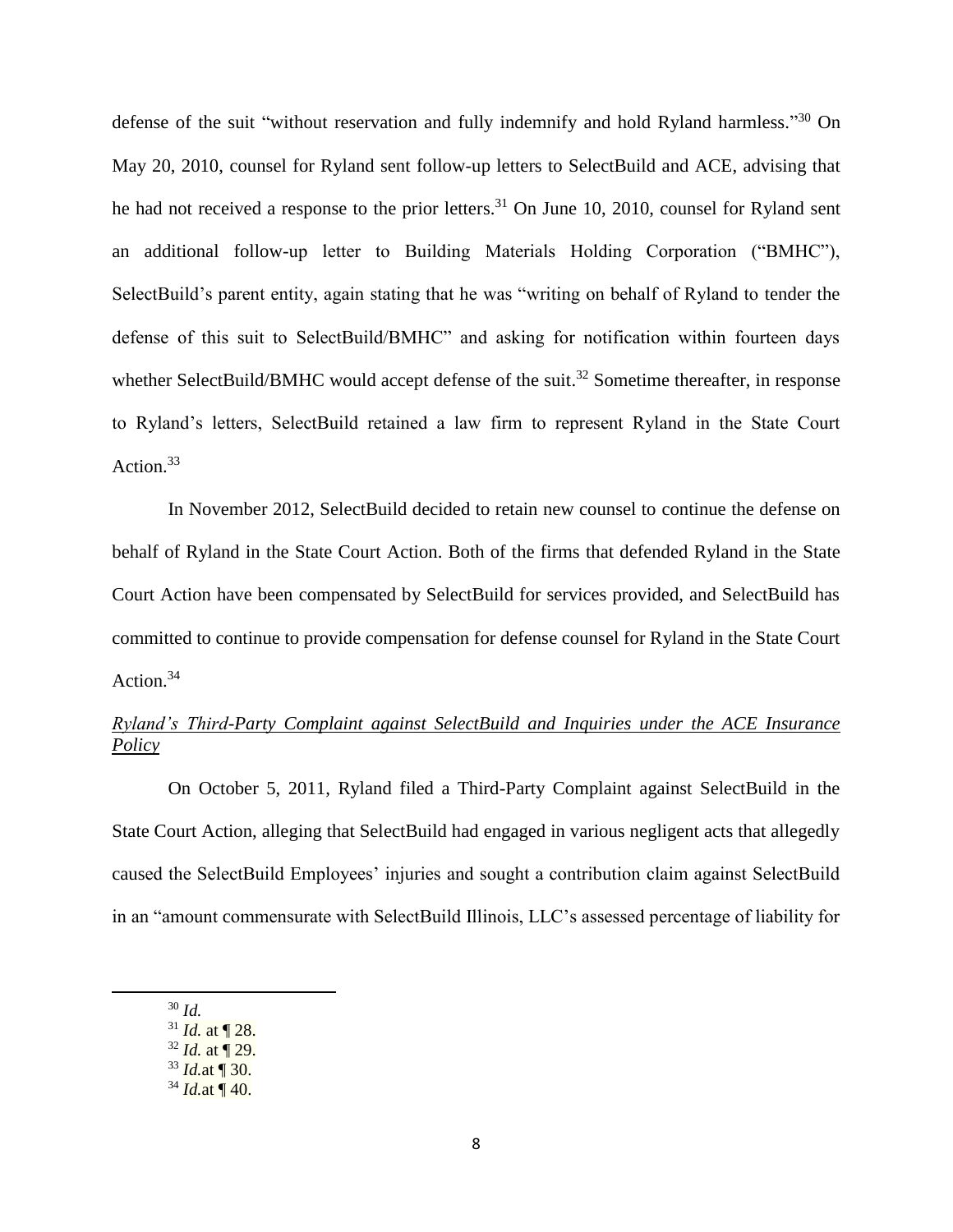Plaintiffs' alleged injuries."<sup>35</sup> After SelectBuild's bankruptcy counsel notified Ryland that the Third-Party Complaint violated the Plan Injunction, Ryland filed a motion to dismiss the Third-Party Complaint, and the Illinois state court dismissed SelectBuild from the State Court Action without prejudice on December 16, 2011.<sup>36</sup>

In response to an August 2013 inquiry by Ryland as to its rights under the ACE Insurance Policy, ACE advised Ryland that ACE "is pleased to advise you that Ryland qualifies as an additional insured under the ACE policy subject to a reservation of rights."<sup>37</sup> ACE also stated that "ACE has no duty to provide for the defense of claims or suits" under the ACE Insurance Policy.<sup>38</sup> In addition, ACE stated that it "reserves the right to deny indemnifying Ryland to the extent the bodily injury was not caused, in whole or in part by the acts or omissions of the named insured or someone acting on behalf of the named insured."<sup>39</sup>

The Joint Pretrial Memorandum states that "Ryland has committed to pay \$100,000 towards the resolution of the claims asserted in the State Court Action."<sup>40</sup> "Without conceding that an obligation exists, the payment of this amount will satisfy the Retained limit."<sup>41</sup>

#### *The Motion to Enforce the Permanent Injunction*

On July 2, 2013, SelectBuild filed a Motion to Reopen Chapter 11 Case for the Limited Purpose of Enforcing the Chapter 11 Discharge and Plan Injunction (D.I. 5). On July 31, 2013, the Court entered an Order Reopening Bankruptcy Case for the Limited Purpose of Enforcing the Chapter 11 Discharge and Plan Injunction (D.I. 12). The Reorganized Debtors filed the Motion

<sup>35</sup> *Id.* at 34. <sup>36</sup> *Id.* at 37.

l

- <sup>37</sup> *Id.*at ¶ 41.
- <sup>38</sup> *Id.*
- <sup>39</sup> *Id.*
- <sup>40</sup> *Id.*at ¶ 44.
- <sup>41</sup> *Id.*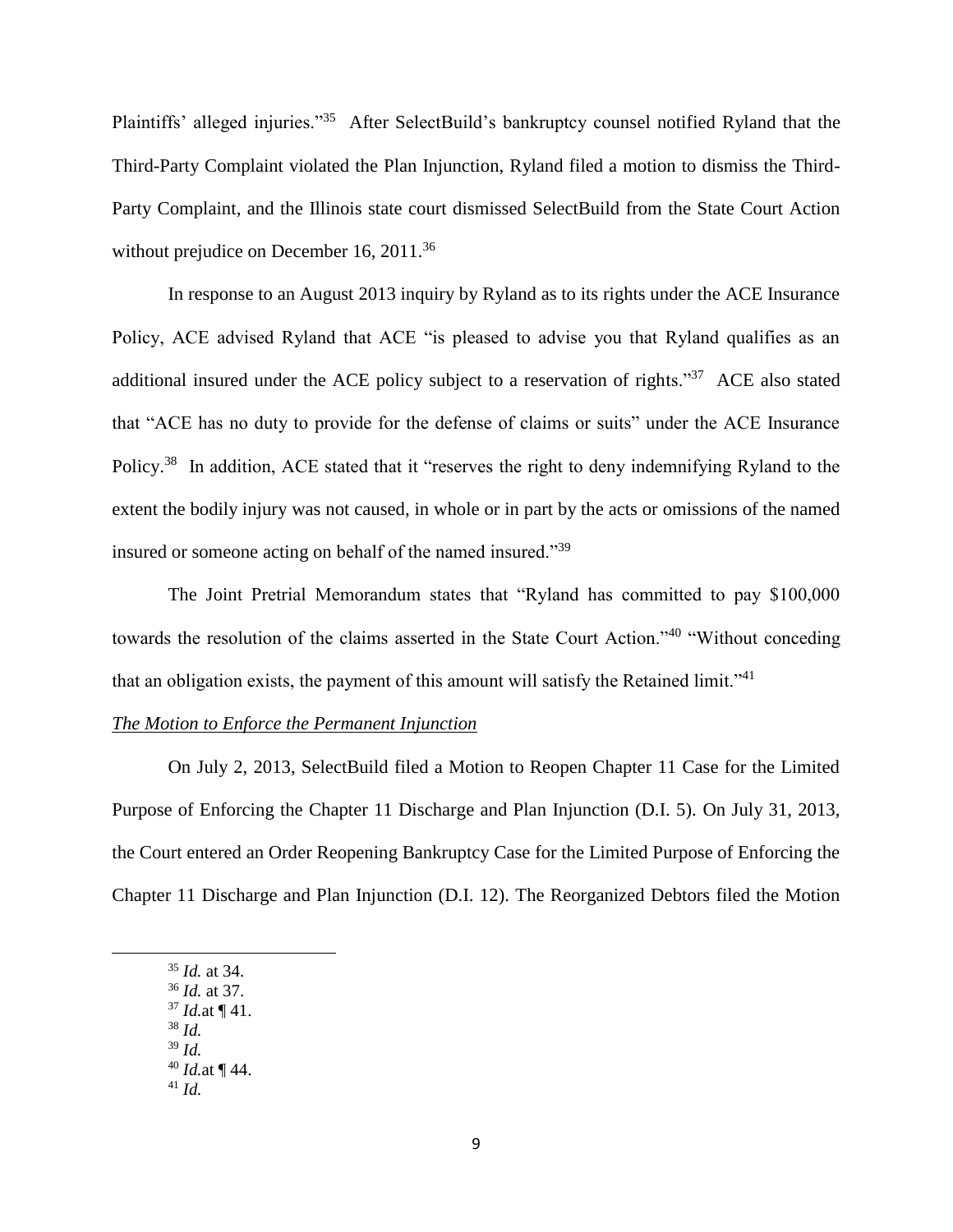on September 27, 2013. Ryland filed its Response and Objection to Reorganized Debtors' Motion for an Order Enforcing the Permanent Injunction (D.I. 20) on October 18, 2013. The Reorganized Debtors' reply (D.I. 26) was filed on November 18, 2013, and a hearing was held on December 12, 2013.

The Reorganized Debtors argue that the confirmed Plan's discharge injunction precludes Ryland from seeking indemnification as an additional insured under the ACE Policy. First, the Reorganized Debtors argue that Ryland's indemnification claim is an attempt to collect a prepetition claim against the Debtors, for which no proof of claim was timely filed. Second, the Reorganized Debtors argue that Ryland's claim against ACE is really a claim against assets of the Debtors' estate (*i.e.,* the Letters of Credit) because the indemnification action will trigger a claim by ACE against SelectBuild for the \$1.9 million deductible, which is secured by the Letters of Credit. Finally, the Reorganized Debtors also argue that, because the amount of the deductible and the limit of insurance "per occurrence" are the same, the Debtors effectively were self-insured, and Ryland's claim for indemnification against ACE is merely an end-run around the discharge injunction.

In response, Ryland contends that the discharge injunction does not bar an indemnification claim against ACE because, as an additional insured under the ACE Policy, it has independent rights against ACE. Any requirement that Ryland must show SelectBuild's fault or negligence to succeed on its indemnification claim does not transform the claim into one against SelectBuild. Ryland also argues that, even assuming the indemnification request can be considered a claim against SelectBuild, it is a post-petition claim that was not subject to the Plan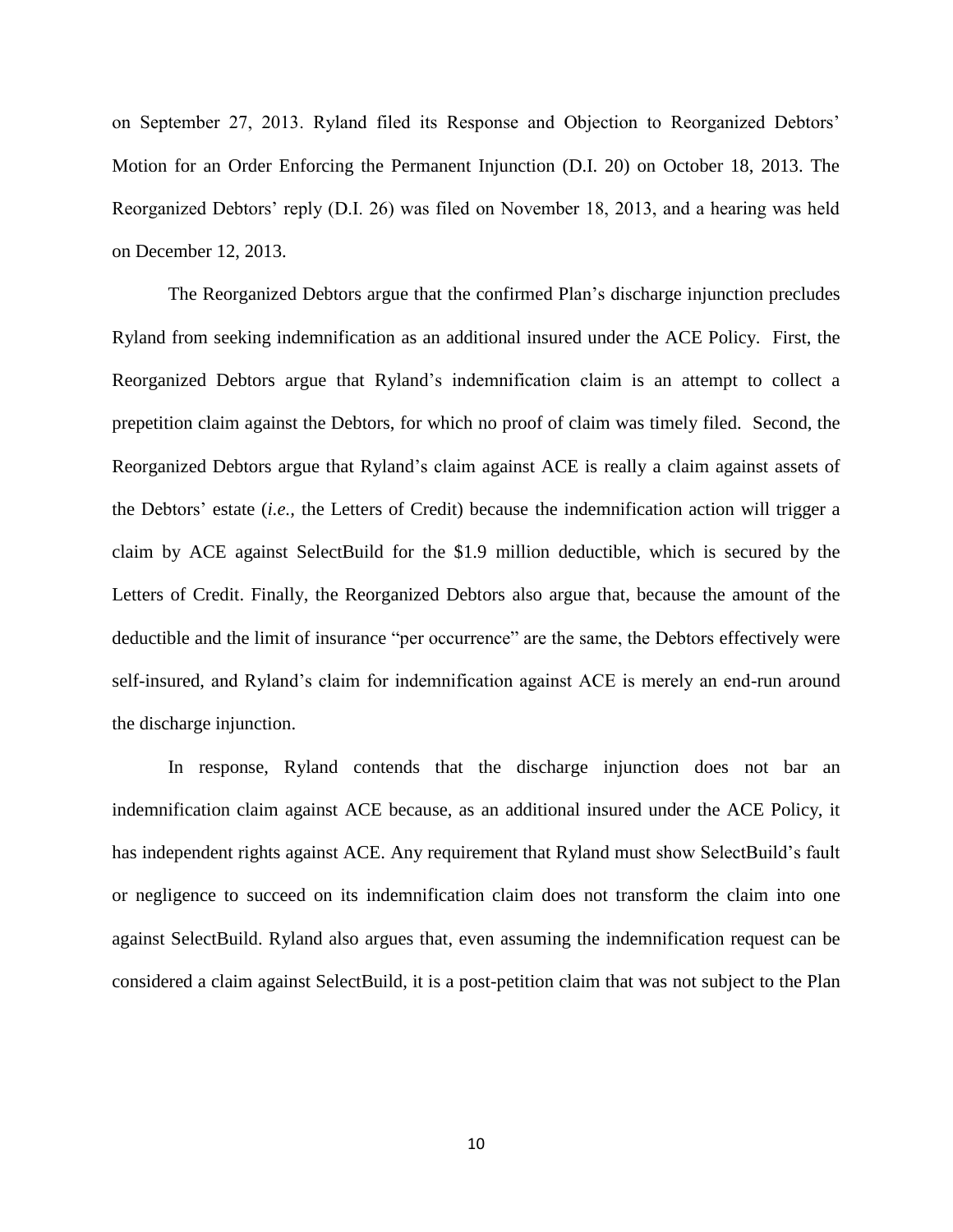discharge because the SelectBuild Employees did not file their complaint in the State Court Action against Ryland until after SelectBuild filed its bankruptcy petition.<sup>42</sup>

#### DISCUSSION

#### *Jurisdiction*

It is "axiomatic that a court possesses the inherent authority to enforce its own orders." *In re Cont'l Airlines, Inc.*, 236 B.R. 318, 325-26 (Bankr. D. Del. 1999) (citing *Kokkonen v. Guardian Life Ins. Co. of America*, 511 U.S. 375, 379–80, 114 S.Ct. 1673, 128 L.Ed. 2d 391 (1994); *Chambers v. NASCO, Inc.*, 501 U.S. 32, 43, 111 S. Ct. 2123, 115 L. Ed. 2d 27 (1991)) *aff'd* 2000 WL 1425751 (D. Del. Sept. 12, 2000), *aff'd* 279 F.3d 226 (3d Cir. 2002); *cert. denied*  123 S.Ct. 345, 154 L.Ed.2d 252 (2002). "In the bankruptcy context, courts have specifically, and consistently, held that the bankruptcy court retains jurisdiction, *inter alia*, to enforce its confirmation order." *Cont'l Airlines*, 236 B.R. at 326 (citations omitted). The Confirmation Order also explicitly retained jurisdiction to enforce its implementation:

Pursuant to sections 105(a) and 1142 of the Bankruptcy Code, and notwithstanding the entry of this Confirmation Order or the occurrence of the Effective Date, this Court shall retain jurisdiction over the Chapter 11 Cases and all matters arising under, arising in, or related to, the Chapter 11 Cases and the Plan to the fullest extent permitted by law, including, among other things, jurisdiction over the matters set forth in Article XI of the Plan. This Court shall retain jurisdiction to hear and determine all matters arising from the implementation of this Confirmation Order. $43$ 

Indeed, "the court that issued the injunctive order alone possesses the power to enforce compliance with and punish contempt of that order." *Alderwoods Grp., Inc. v. Garcia*, 682 F.3d

 $42$  Ryland also argues that, in accepting Ryland's tender of defense in the State Court Action, SelectBuild agreed to indemnify Ryland fully. Because I conclude that Ryland can pursue its Because I conclude that Ryland can pursue its indemnification claim against ACE without contravening the Plan's discharge injunction, I need not address this argument.

<sup>43</sup> Confirmation Order ¶ 39.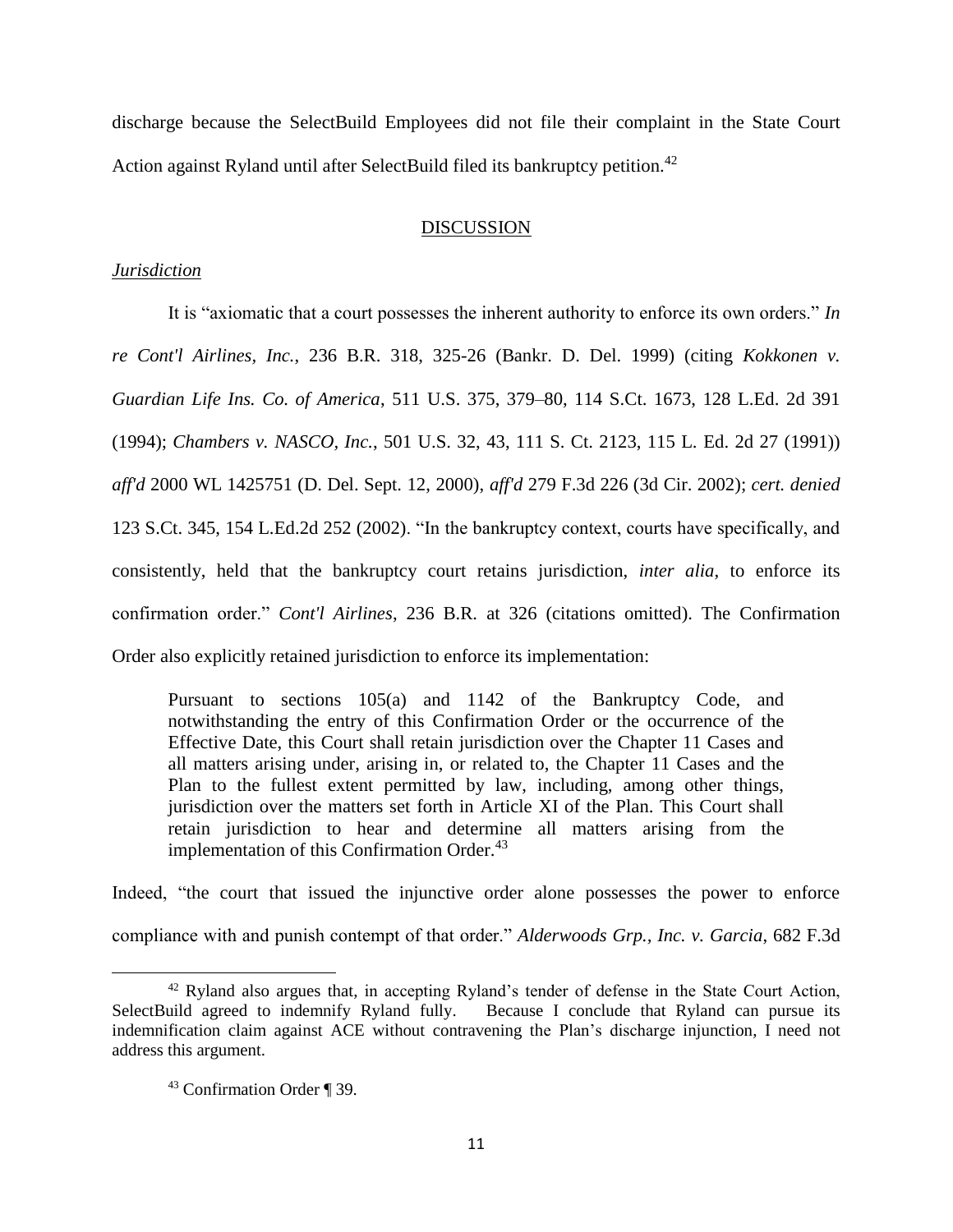958, 970 (11th Cir. 2012) (citing *In re Debs,* 158 U.S. 564, 595, 15 S.Ct. 900, 910, 39 L.Ed 1092 (1895) *abrogated on other grounds by Bloom v. Illinois,* 391 U.S. 194, 88 S.Ct. 1477, 20 L.Ed.2d 522 (1968); *Waffenschmidt v. MacKay,* 763 F.2d 711, 716 (5th Cir. 1985)); *but see Conseco, Inc. v. Schwartz (In re Conseco, Inc.)*, 330 B.R. 673, 680-81 (Bankr. N.D. Ill. 2005) ("A debtor confronted by a creditor seeking to collect on a debt in possible violation of the discharge injunction may either 'assert the discharge as an affirmative defense . . . in state court' or 'bring an Adversary Complaint in bankruptcy court to enforce the statutory injunction under §524(a)(2) of the Code.'") (quoting *In re Kewanee Boiler Corp*., 270 B.R. 912, 918 (Bankr. N.D. Ill. 2002)).

Furthermore, the Third Circuit has determined:

[T]he jurisdiction of the non-Article III bankruptcy courts is limited after confirmation of a plan. But where there is a close nexus to the bankruptcy plan or proceeding, as when a matter affects the interpretation, implementation, consummation, execution, or administration of a confirmed plan or incorporated litigation trust agreement, retention of post-confirmation bankruptcy court jurisdiction is normally appropriate.

*Binder v. Price Waterhouse & Co., LLP (In re Resorts Int'l, Inc.)*, 372 F.3d 154, 168-69 (3d Cir.

2004). The Motion seeks interpretation and implementation of the discharge injunction of the confirmed Plan; therefore, the relief sought in the Motion falls within the confines of postconfirmation related-to jurisdiction.

#### *The Injunction*

Section 524 of the Bankruptcy Code provides for a discharge injunction: **"**A discharge in a case under this title . . . operates as an injunction against the commencement or continuation of an action, the employment of process, or an act, to collect, recover or offset any such debt as a personal liability of the debtor . . ." 11 U.S.C. § 524(a)(2). In combination with Sections 9.1.1 and 9.1.2 of the Plan, and paragraphs 17 and 19 of the Confirmation Order (cited above), Bankruptcy Code § 524 permanently enjoins efforts to collect SelectBuild's discharged debts.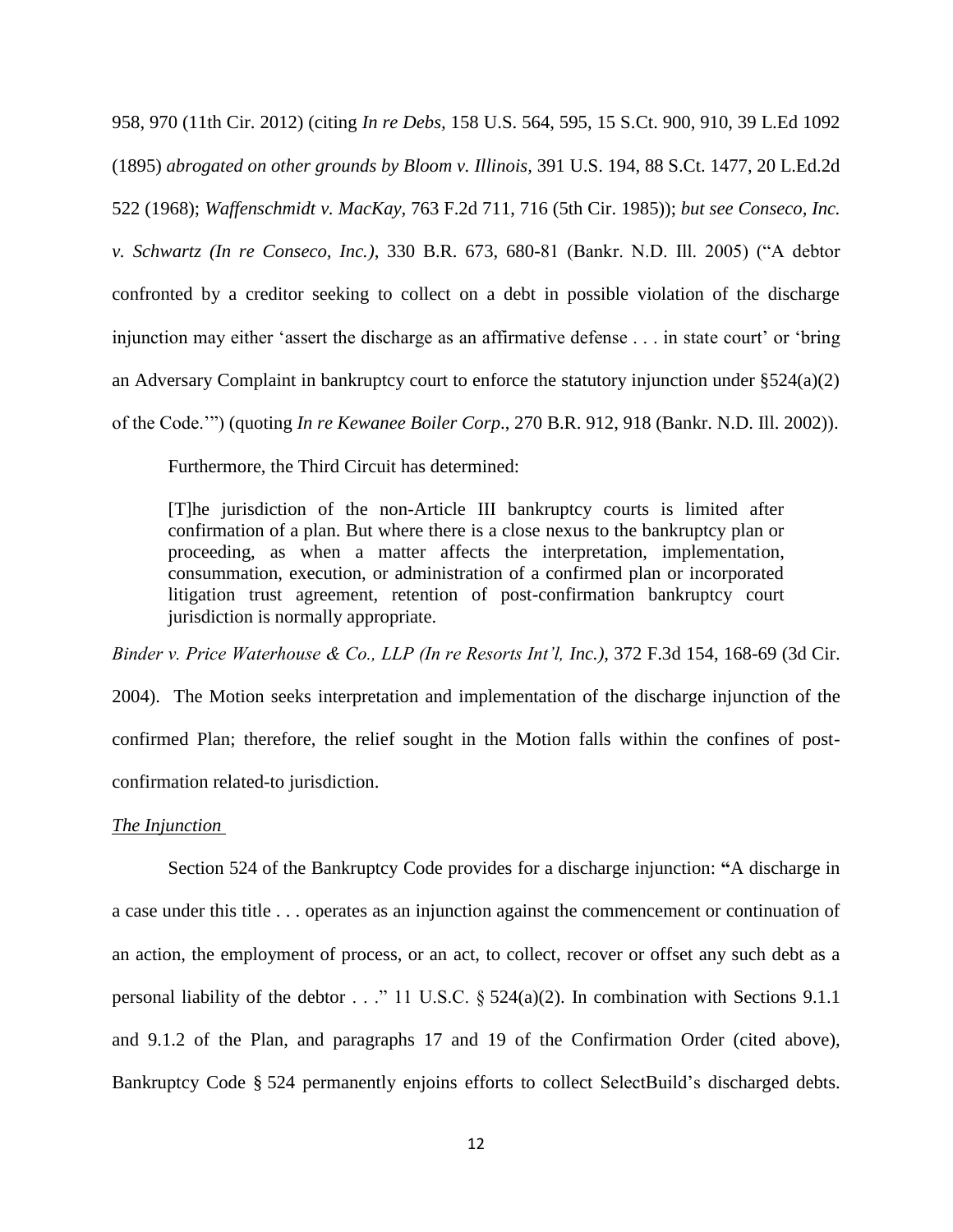The Reorganized Debtors bear the burden of showing that Ryland's efforts to seek indemnification from ACE violate the permanent injunction. *See Lumb v. Cimenian (In re Lumb*), 401 B.R. 1, 7 n.6 (1<sup>st</sup> Cir. B.A.P. 2009).

#### *When the Claim Arose*

The Reorganized Debtors contend that any indemnification claim by Ryland relating to the State Court Action arose pre-petition because the Contract was signed prepetition and the conduct underlying the indemnification claim occurred in 2008. Ryland argues that (to the extent an indemnification action against ACE is deemed to be a claim against SelectBuild), the claim arose post-petition because the State Court Action was not filed until 2010, which was after SelectBuild filed its bankruptcy petition on June 16, 2009, and after the order confirming the Plan was entered on December 17, 2009.

The Court of Appeals for the Third Circuit considered the issue of when an indemnification claim arises in the *Frenville* case, when it recognized that a contingent right to payment of an indemnification claim under an indemnity agreement exists upon signing of the agreement. *Avellino & Bienes v. M. Frenville Co., Inc. (In re M. Frenville Co., Inc.)*, 744 F.2d 332, 336 (3d Cir. 1984) *overruled by Jeld-Wen, Inc. v. Van Brunt (In re Grossman's Inc.),* 607 F.3d 114 (3d Cir. 2010) ("When parties agree in advance that one party will indemnify the other party in the event of a certain occurrence, there exists a right to payment, albeit contingent, upon the signing of the agreement.") (internal citations omitted). The Third Circuit contrasted contractual indemnity claims with common law indemnity or contribution claims, deciding that, although "federal law controls which claims are cognizable under the Code, the threshold question of when a right to payment arises, absent overriding federal law 'is to be determined by reference to state law.'" *Frenville*, 744 F.2d at 337 (quoting *Vanston Bondholders Protective*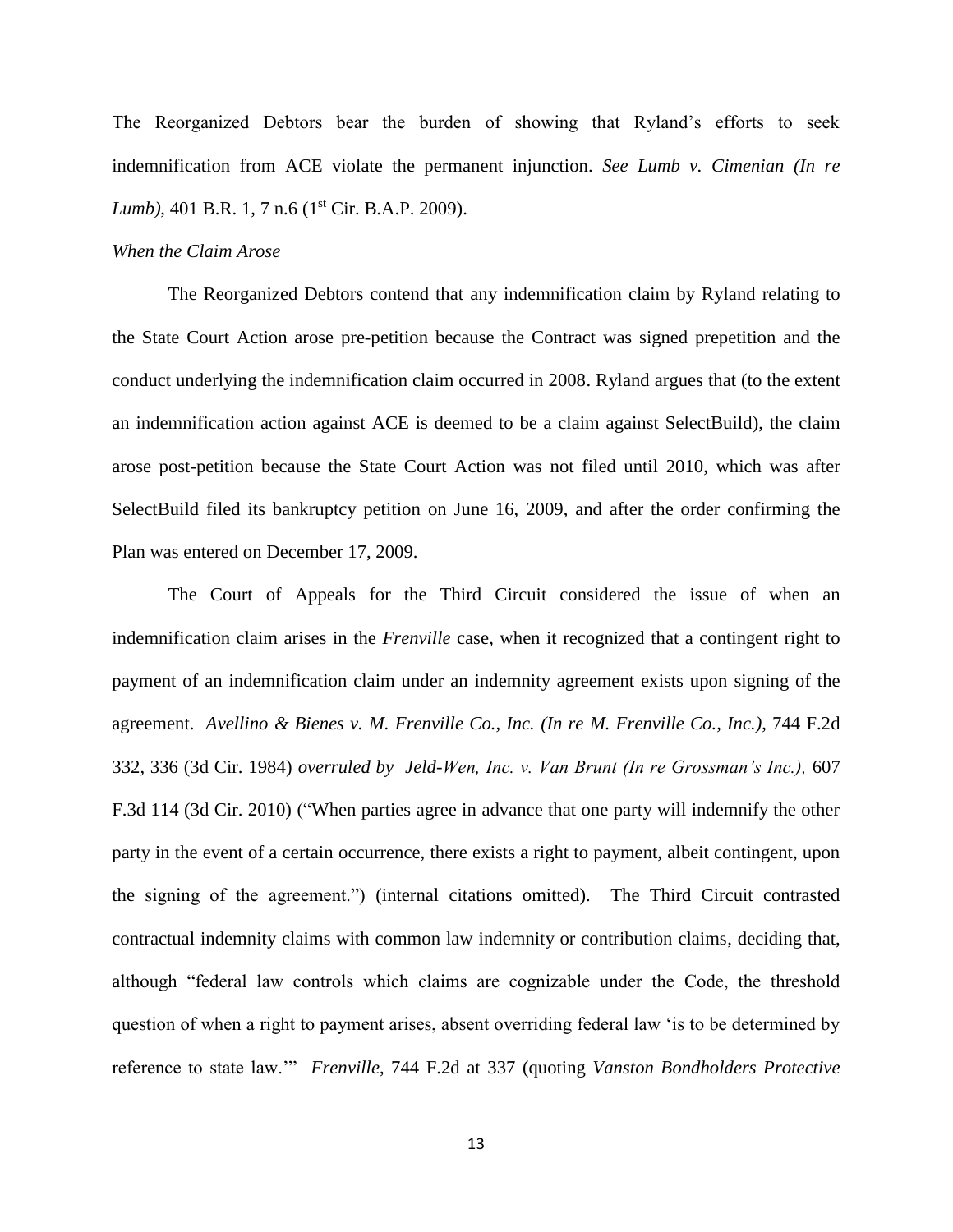*Committee v. Green,* 329 U.S. 156, 161, 67 S.Ct. 237, 239, 91 L.Ed.2d 162 (1946)). The *Frenville* Court then looked to New York law to ascertain when the common law indemnity claim before it arose.

The Third Circuit abandoned *Frenville's* "accrual test"<sup>44</sup> for determining when a claim arises in the later *Grossman's* decision, when the Court, sitting *en banc*, held that a "claim" arises when an individual is exposed pre-petition to a product or other conduct giving rise to an injury, which underlies a "right to payment." *Id.* at 125. The *Grossman's* Court explained that *Frenville's* focus on the "right to payment" failed to give sufficient weight to other words in the statutory definition that modified the term "claim," *i.e.,* "contingent," "unmatured," and "unliquidated."<sup>45</sup> *Grossman's,* 607 F.3d at 121. "The accrual test in *Frenville* does not account for the fact that a "claim" can exist under the Code before a right to payment exists under state law." *Id.* 

A Court of Appeals panel revisited the *Grossman's* test in *Wright v. Owens Corning*, 679 F.3d 101 (3d Cir. 2012). The *Wright* Court expanded the test announced in *Grossman's* by holding that "a claim arises when an individual is exposed *pre-confirmation* to a product or other conduct giving rise to an injury that underlies a 'right to payment' under the Code." *Wright,* 679 F.3d at 17 (emphasis in original). To assuage due process concerns, the *Wright* Court also

<sup>&</sup>lt;sup>44</sup> The *Frenville* "accrual test" is often summarized as deciding that "the existence of a valid claim depends on: (1) whether the claimant possessed a right to payment; and (2) when that right arose" as determined by reference to relevant non-bankruptcy law. *Kilbarr Corp. v. Gen. Servs. Admin., Office of Supply & Servs. (In re Remington Rand Corp.),* 836 F.2d 825, 830 (3d Cir. 1988). "State law applies . . . unless federal law 'creates substantive obligations' wholly apart from bankruptcy." *Id.*

<sup>&</sup>lt;sup>45</sup> The Bankruptcy Code defines the term "claim" in 11 U.S.C. §101(5) as: (A) right to payment, whether or not such right is reduced to judgment, liquidated, unliquidated, fixed, contingent, matured, unmatured, disputed, undisputed, legal, equitable, secured, or unsecured; or (B) right to an equitable remedy for breach of performance if such breach gives rise to a right to payment, whether or not such right to an equitable remedy is reduced to judgment, fixed, contingent, matured, unmatured, disputed, undisputed, secured, or unsecured.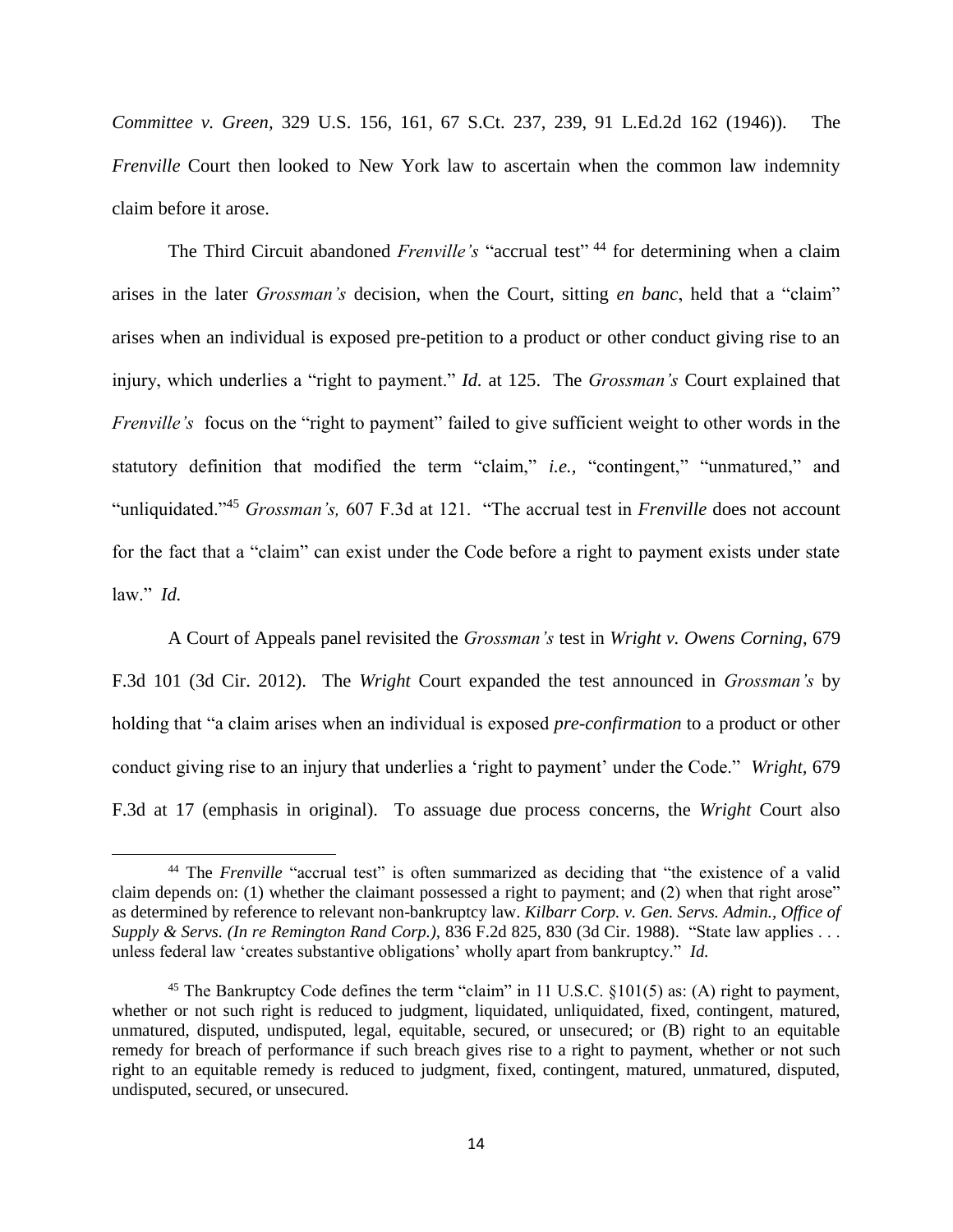decided that the *Frenville* test should continue to apply to two groups of claimants: (i) persons who hold claims based upon exposure to a debtor's conduct or product *pre-petition*, if the reorganization plan was proposed and confirmed prior to the date *Grossman's* was decided (June 2, 2010), and (ii) persons who hold claims based upon exposure to a debtor's conduct or product *post-petition*, but *pre-confirmation*, if the reorganization plan was proposed and confirmed prior to the date *Wright* was decided (May 18, 2012). Because the Plan in this case was confirmed on December 17, 2009, the *Frenville* test applies here - - although neither *Grossman's* nor *Wright* really altered the *Frenville* discussion about contractual indemnification claims.

Any claim by Ryland for indemnification based upon the Contract would be a prepetition, contingent claim, arising when the Contract was signed in 2005. If Ryland had wished to make an indemnification claim directly against SelectBuild, Ryland should have filed a proof of claim by the Claims Bar Date, which it failed to do.

#### *The Indemnification Request to ACE is not a Claim against SelectBuild*

 $\overline{\phantom{a}}$ 

However, Ryland is not asserting a claim against SelectBuild for indemnification under the Contract.<sup>46</sup> At issue here are Ryland's inquiries about indemnification rights under the ACE Policy. Although the ACE Policy is also a pre-petition contract, Ryland asserts that any claim thereunder is directly against ACE (not SelectBuild), because Ryland qualifies as an additional insured under the Ace Policy.

The Third Circuit has determined that "the protection from liability afforded the debtor under the Code does not affect the liability of the debtor's insurers." *First Fidelity Bank v. McAteer*, 985 F.2d 114, 118 (3d Cir. 1993). A claimant's "failure to file a proof of claim in

<sup>&</sup>lt;sup>46</sup> As noted earlier, the Third-Party Complaint filed against SelectBuild was withdrawn.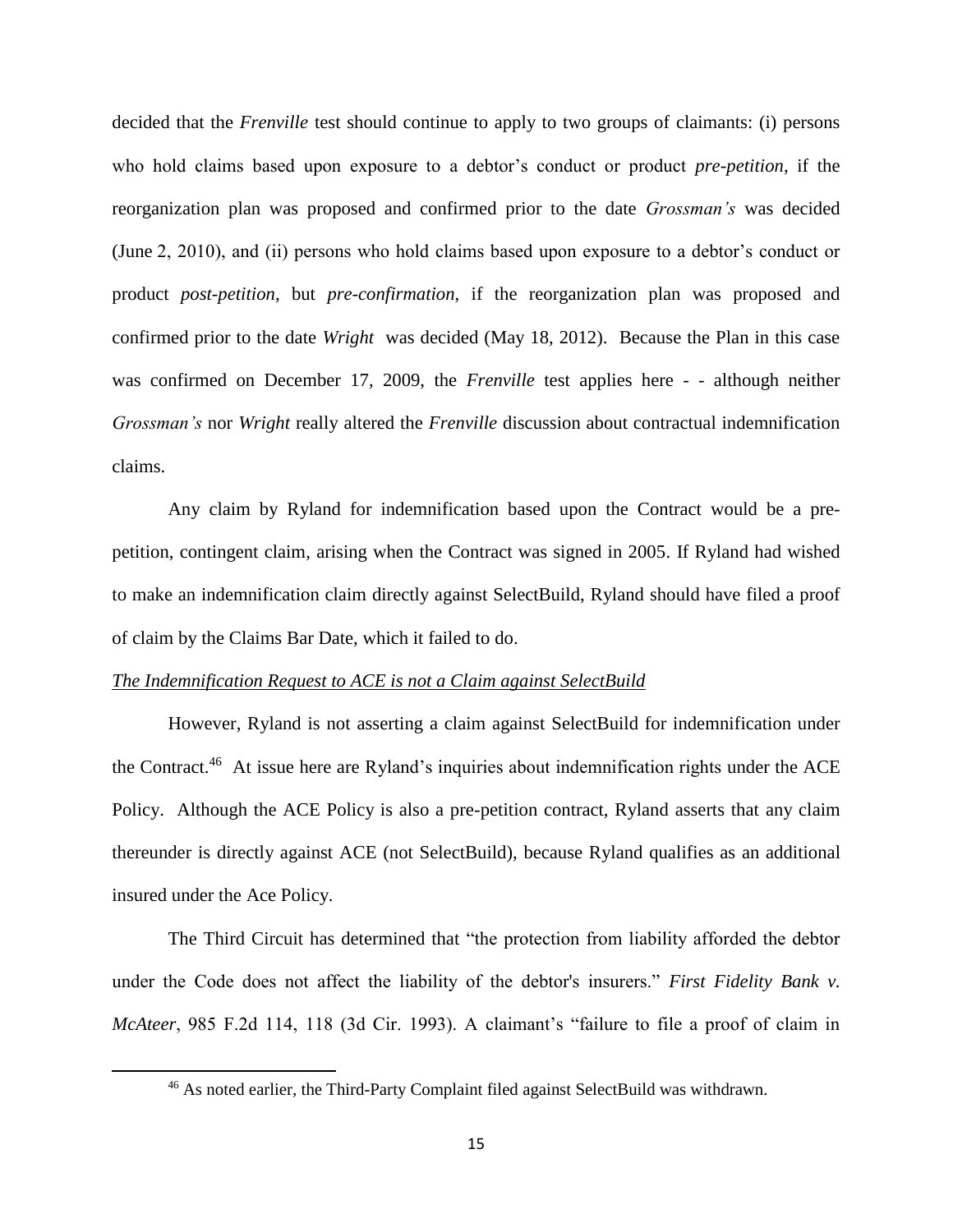reorganization proceedings under Chapter 11 does not bar the claimant from recovering against the debtor's insurers." *Hawxhurst v. Pettibone Corp.*, 40 F.3d 175, 180 (7th Cir. 1994) citing *In re Fernstrom Storage & Van Co.*, 938 F.2d 731, 733 (7th Cir. 1991). Section 524 also specifically states that the discharge injunction does not extend to third parties: "Except as provided in subsection (a)(3) of this section, discharge of a debt of the debtor does not affect the liability of any other entity on, or the property of any other entity for, such debt." 11 U.S.C. § 524(e). Courts have noted that "a discharge in bankruptcy does not extinguish the debt itself, but merely releases the debtor from personal liability for the debt." *In re Schultz,* 251 B.R. 823, 828 (Bankr. E.D. Tex. 2000) quoting *Houston v. Edgeworth (In re Edgeworth),* 993 F.2d 51, 54  $(5^{th}$  Cir. 1993).

Other courts have determined that a bankruptcy discharge does not preclude a suit brought nominally against the debtor in order to seek relief against the insurer. *Hendrix v. Page (In re Hendrix)*, 986 F.2d 195, 197 ( $7<sup>th</sup>$  Cir. 1993) ("[A]s to whether such an injunction extends to a suit only nominally against the debtor because the only relief sought is against his insurer, the cases are pretty nearly unanimous that it does not.") (citing cases); s*ee also Hawxhurst,* 40 F.3d at 180; *Schultz,* 251 B.R. at 829. It would appear, then, that the Motion to enforce the discharge injunction should be readily denied since Ryland would be seeking relief against ACE, directly. However, the Reorganized Debtors assert that Ryland's claim against ACE will trigger an obligation to pay the \$1.9 million deductible under the ACE Policy, which is secured by the Letters of Credit.<sup>47</sup> Therefore, the Reorganized Debtors urge this Court to examine the reasoning

<sup>&</sup>lt;sup>47</sup> The ACE Policy also includes a self-insured retention ("SIR") in the amount of \$100,000. One commentator writes that "[t]he majority rule is that irrespective of state law, the Bankruptcy Code requires an insurer to provide coverage for liability in excess of the deductible or SIR and up to the coverage limits regardless of whether an insolvent insured satisfies amounts owing under the deductible or SIR." Richard L. Epling, Kelly A. Brennan & Brandon Johnson, *Intersections of Bankruptcy Law and*  (continued)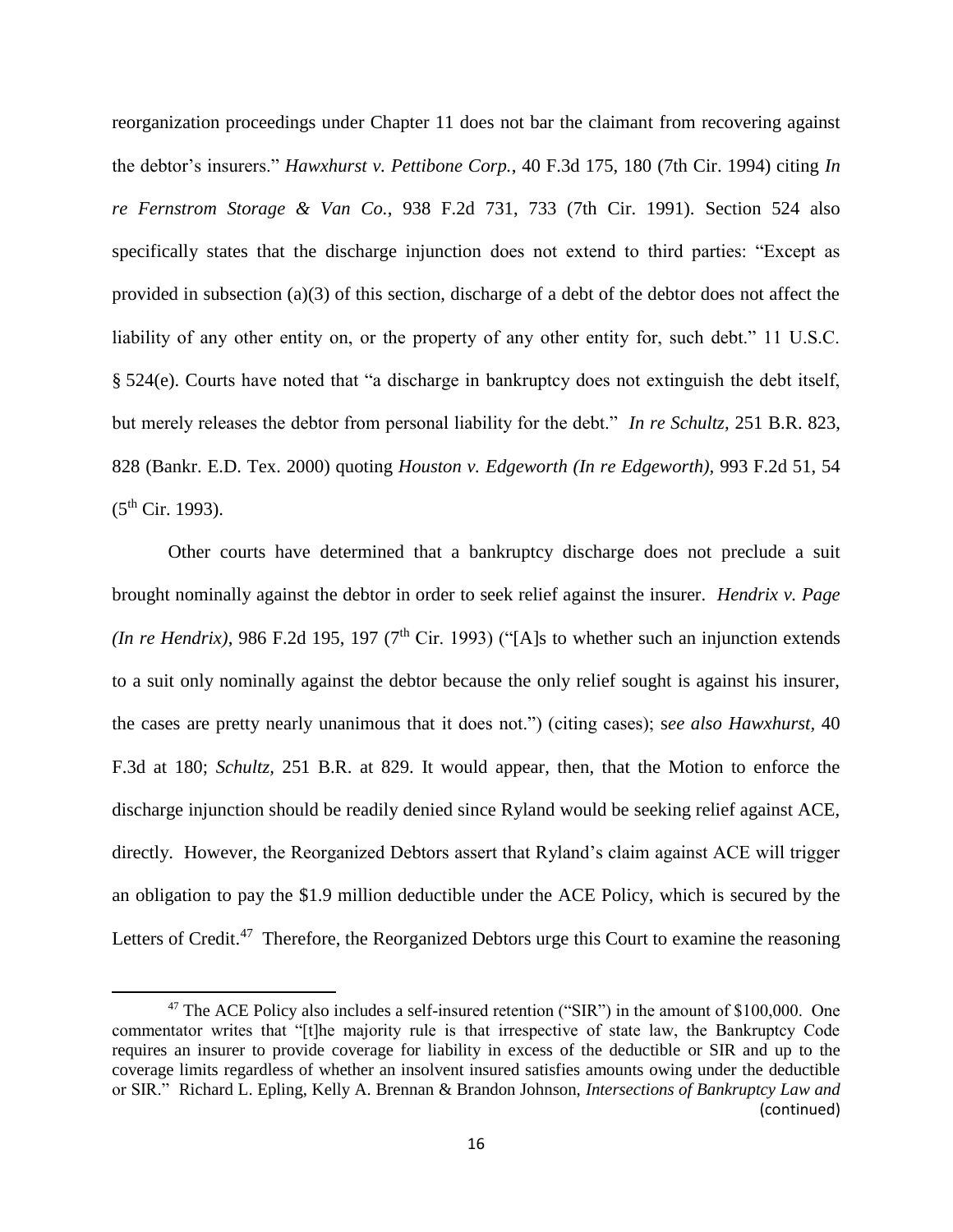behind those decisions regarding the inapplicability of the discharge, and conclude that the matter at hand is different:

The reasoning is that a suit to collect merely the insurance proceeds and not the plaintiff's full damages (should they exceed the insurance coverage) would not create a "personal liability of the debtor," because only the insurance company would be asked to pay anything, and hence such a suit would not infringe the discharge.

*Hendrix*, 986 F.2d at 197. *See also Hawxhurst*, 40 F.3d at 181 ("[A] nominal suit, if successful, will not create a personal liability of the debtor and therefore, "will neither deplete the debtor's assets or otherwise interfere with the administration of the bankruptcy proceeding, nor hinder the debtor's fresh start at the close of the proceeding." (quoting *Fernstrom¸* 938 F.2d at 734)).

The Reorganized Debtors point out that the "Limits of Insurance" page of the ACE Policy provides that "each occurrence limit" is \$1.9 million, which is the same amount as the deductible. As a result, the Reorganized Debtors argue that the ACE Policy is a "fronting" policy that requires the Reorganized Debtors to reimburse 100% of all sums paid for defense or indemnification of a claim until the primary insuring limits are exhausted." *See U.S. Gypsum v. Admiral Ins. Co.,* 643 N.E.2d 1226, 1260 (Ill. Ct. App. 1994) (describing a particular excess insurance policy as a "fronting" policy). Further, the deductible obligations are secured by the Letters of Credit, thereby making the Reorganized Debtors the party actually liable for payment of Ryland's claims under the ACE Policy.

Ryland's status as an additional insured under the ACE Party creates independent contractual rights between Ryland and ACE. *Overton's, Inc. v. Interstate Fire & Cas. Inc. Co.* 

*Insurance Coverage Litigation*, 21 J. Bankr. L. & Prac. 2 Art. 1, § III (April 2012) (citing cases). The article also notes that "[o]ther courts require payment of the SIR as an enforceable condition to coverage distinguishing other decisions as merely applying alternative state law." *Id.* (citing cases). Because Ryland has agreed to cover the amount of the SIR in this case (*see* JPM, ¶44), I need not decide how the SIR impacts coverage in this case.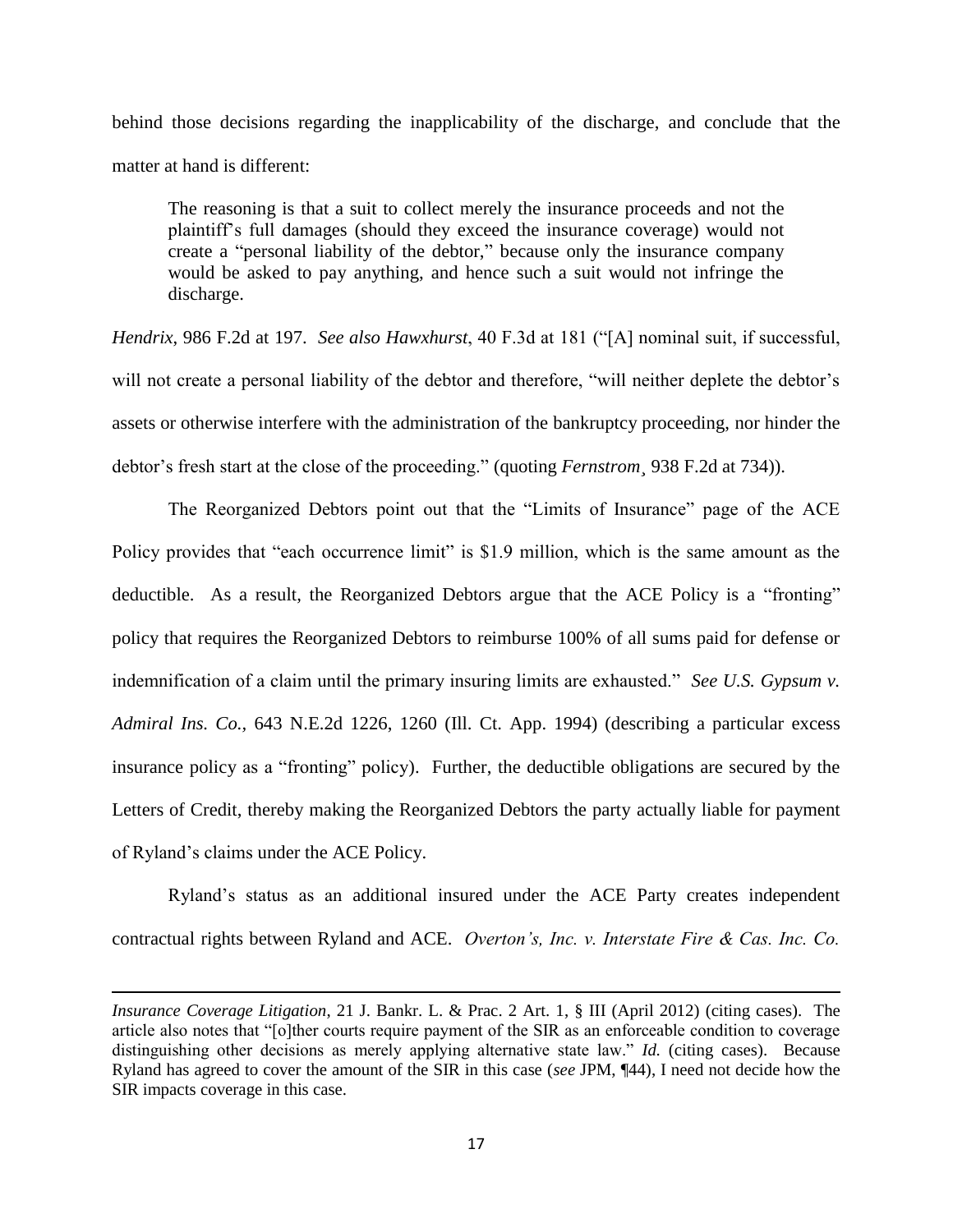*(In re SportsStuff, Inc.),* 430 B.R. 170, 178  $(8<sup>th</sup> Cir. 2010)$  (deciding that a bankruptcy court did "not have the jurisdiction or authority to impair or extinguish" the independent contractual rights of additional insureds when it approved a settlement agreement between the debtor and certain insurers). The ACE Policy provided that ACE was liable for obligations under the policy, regardless of SelectBuild's ability to pay the deductible. (*See* Endorsement 61). The ACE Policy also included a bankruptcy clause stating that the insolvency or bankruptcy of SelectBuild did not relieve ACE of its obligations under the ACE Policy. (ACE Policy, §IV.1.)

The Reorganized Debtors are trying to fuse Ryland's claim against ACE, and ACE's claim against them, into one direct claim by Ryland against the Reorganized Debtors. However, these obligations are separate. That the Reorganized Debtors may ultimately be responsible for the claim, or that ACE may draw against the Letters of Credit to satisfy its claim against the Reorganized Debtors, does not change this. ACE's liability to Ryland is not dependent upon whether there exists a source of payment from the Reorganized Debtors, but upon Ryland's direct rights as an additional insured under the Policy.<sup>48</sup>

#### *D&O Cases*

l

In further support of their position that the ACE Policy proceeds constitute property of the estate, the Reorganized Debtors rely upon cases involving director and officer ("D&O") liability insurance. In *Downey Financial*, the court explained:

When a debtor's liability insurance policy only provides direct coverage to the debtor, courts generally hold that the proceeds are property of the estate. Conversely, when the liability insurance policy only provides direct coverage to the directors and officers, courts generally hold that the proceeds are not property of the estate. When the liability insurance policy provides direct coverage to both the debtor *and* the directors and officers, "the proceeds will be property of the

<sup>48</sup> Although I conclude that Ryland may assert an independent claim as an additional insured against ACE, nothing in this decision determines the extent of coverage or other rights available to Ryland as an additional insured under the ACE Policy.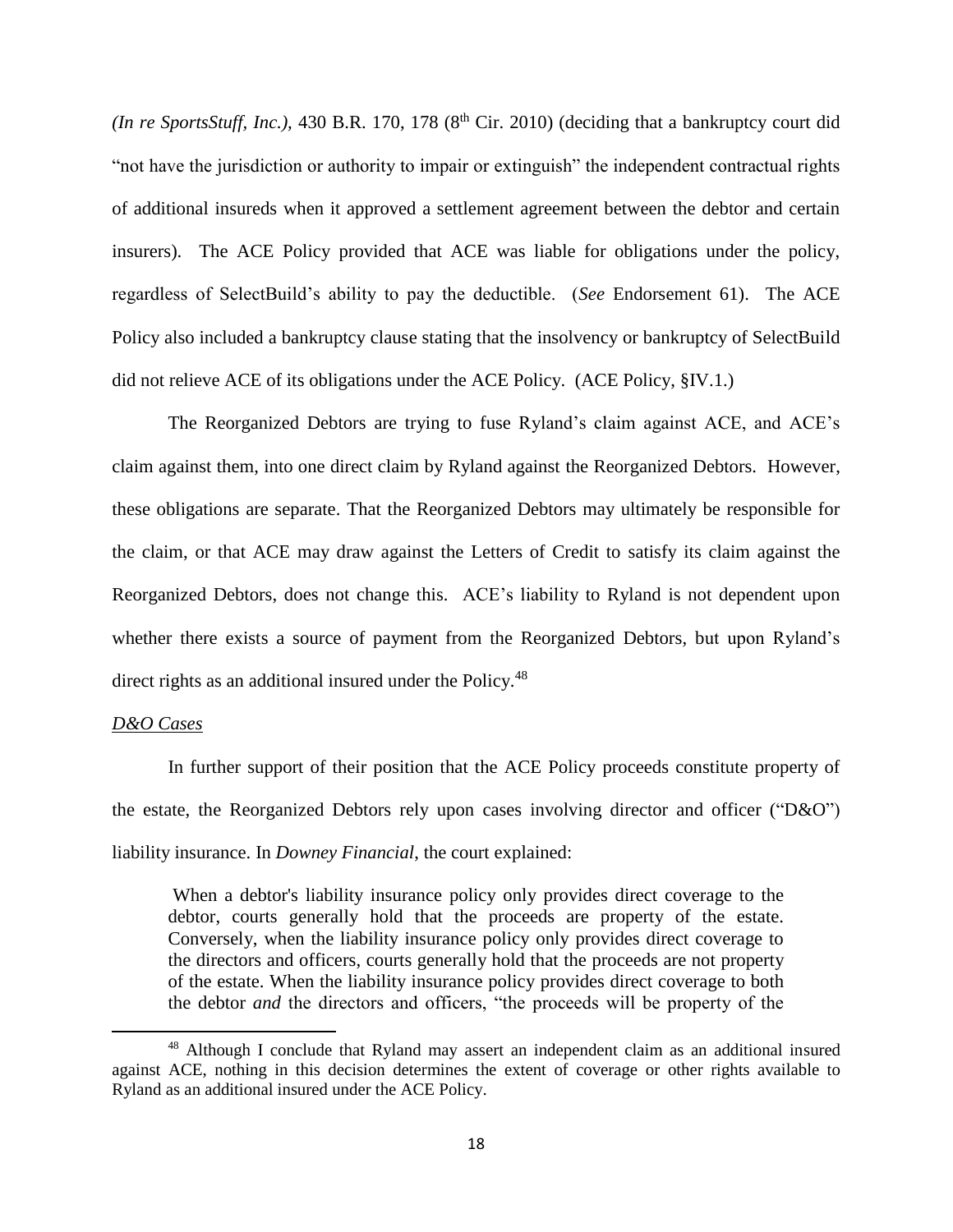estate if depletion of the proceeds would have an adverse effect on the estate to the extent the policy actually protects the estate's other assets from diminution."

*In re Downey Fin. Corp.,* 428 B.R. 595, 603 (Bankr. D. Del. 2010) (footnotes and citations omitted). *See also In re Allied Digital Tech. Corp.,* 306 B.R. 505, 512 (Bankr. D. Del. 2004).

The Reorganized Debtors' analogy to the D&O cases is not persuasive. The D&O cases concern "wasting" insurance policies in which both a debtor and its D&Os seek payment of the insurance proceeds. Here, the Reorganized Debtors have not alleged that Ryland's claim to the insurance proceeds for indemnification impairs the Reorganized Debtors' ability to obtain proceeds for its own claims. Instead, they argue that the payment of Ryland's claims under the ACE Policy will trigger the Reorganized Debtors' deductible obligations which, in turn, if not paid directly by the Reorganized Debtors, will deplete the Letters of Credit and harm the estate. However, as discussed above, the continued collateralization of the deductible obligations was a specific commitment made through the confirmed Plan, which provided:

Notwithstanding anything in the Plan to the contrary (including, without limitation, any other provision that purports to be preemptory or supervening or grants an injunction or release), Insurance Policies and Agreements are treated as Executory Contracts under the Plan; and all references to Executory Contracts shall include the Insurance Policies and Agreements. On the Effective Date, the applicable Debtors that are parties to such Insurance Policies and Agreements and the applicable Reorganized Debtors shall be deemed to have assumed in accordance with section 365 of the Bankruptcy Code all such Insurance Policies and Agreements, and the applicable Reorganized Debtors shall remain liable for all obligations under the Insurance Policies and Agreements, whether now existing or hereafter arising, and shall pay such obligations in the ordinary course of business. The applicable insurers shall be deemed to have consented to such assumption. Nothing in the Plan: (a) precludes or limits the rights of insurers to contest or litigate with any party, (b) permits any holder of an Insured Claim to recover the same amounts from an insurer and any other party including, but not limited to, the Debtors (or after the Effective Date, the Reorganized Debtors); (c) alters an insurer's rights and obligations under its Insurance Policies and Agreements or modifies the coverage provided thereunder; (d) alters the rights and obligations of the Debtors (or after the Effective Date, the Reorganized Debtors) or the insurers under the Insurance Policies and Agreements, including, without limitation, any duty of the Debtors' to defend, at their own expense,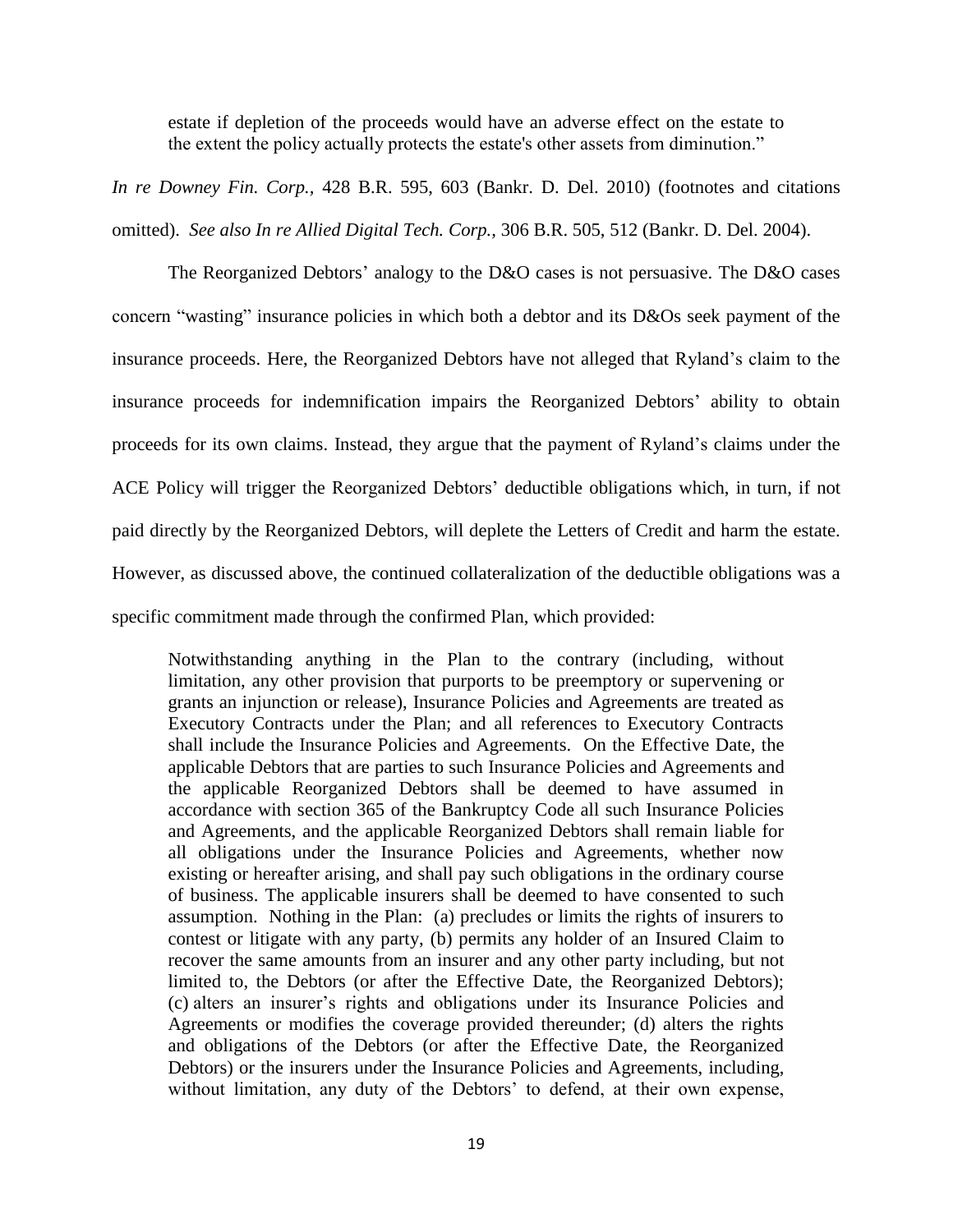against claims asserted under the Insurance Policies and Agreements; (e) discharges, releases or relieves the Debtors or Reorganized Debtors, after the Effective Date, from any debt or other liability under the Insurance Policies and Agreements; or (f) limits, diminishes, or otherwise alters or impairs the Debtors', Reorganized Debtors' and/or an insurer's defenses, claims, Causes of Action or other rights under applicable non-bankruptcy law with respect to the Insurance Policies and Agreements. If an insurer objects to the proposed assumption of its Insurance Policies and Agreements, or any of them, or the proposed Cure Claim related thereto, the insurer must comply with the objection procedure specified in section 6.4 of the Plan and the Disclosure Statement Approval Order.

Plan, §7.17.<sup>49</sup> The Reorganized Debtors agreed expressly to preserve "all obligations under the Insurance Policies and Agreements, whether now existing or hereafter arising" and to keep the collateral in place to secure those claims. ACE's rights vis-a-vis SelectBuild and the Reorganized Debtors do not bar Ryland's rights to assert an independent claim as an additional insured against ACE.

#### *The Weis and Centex Motions*

 $\overline{a}$ 

To further support its position, the Reorganized Debtors also cite two previous orders entered by this Court in these jointly administered cases, regarding: (i) motions by Weis Builders, Inc. ("Weis Builders") for orders enlarging the Claims Bar Date (Joint D.I. 817) and for modification of the automatic stay (Joint D.I. 597) (the "Weis Motions"), and (ii) motions by Centex Homes, *et al.* ("Centex"), for orders enlarging the Claims Bar Date and seeking relief from the discharge injunction (the "Centex Motions"). SelectBuild points out that the Court's orders resolving those motions conditioned any relief upon the claimants' agreements to satisfy

<sup>&</sup>lt;sup>49</sup> The Plan defines the term "Insurance Policies and Agreements" as "all of the Debtors' insurance policies and any agreements, documents, or instruments relating thereto including, without limitation, all payment and collateral agreements. The Plan defines "Insured claim" as "a Claim covered by one or more of the Debtors' Insurance Policies and Agreements, including, but not limited to, tort claims, property damage claims, personal injury claims, general liability claims, automobile liability claims and employer liability and workers' compensation claims within or above the applicable deductible or self -insured retention under the applicable policy." The Plan defines "Claim" as having "the meaning set forth in section 101(5) of the Bankruptcy Code, against any Debtor or any Estate whether or not asserted." Plan Appendix A,  $\P$  84, 85 and 30.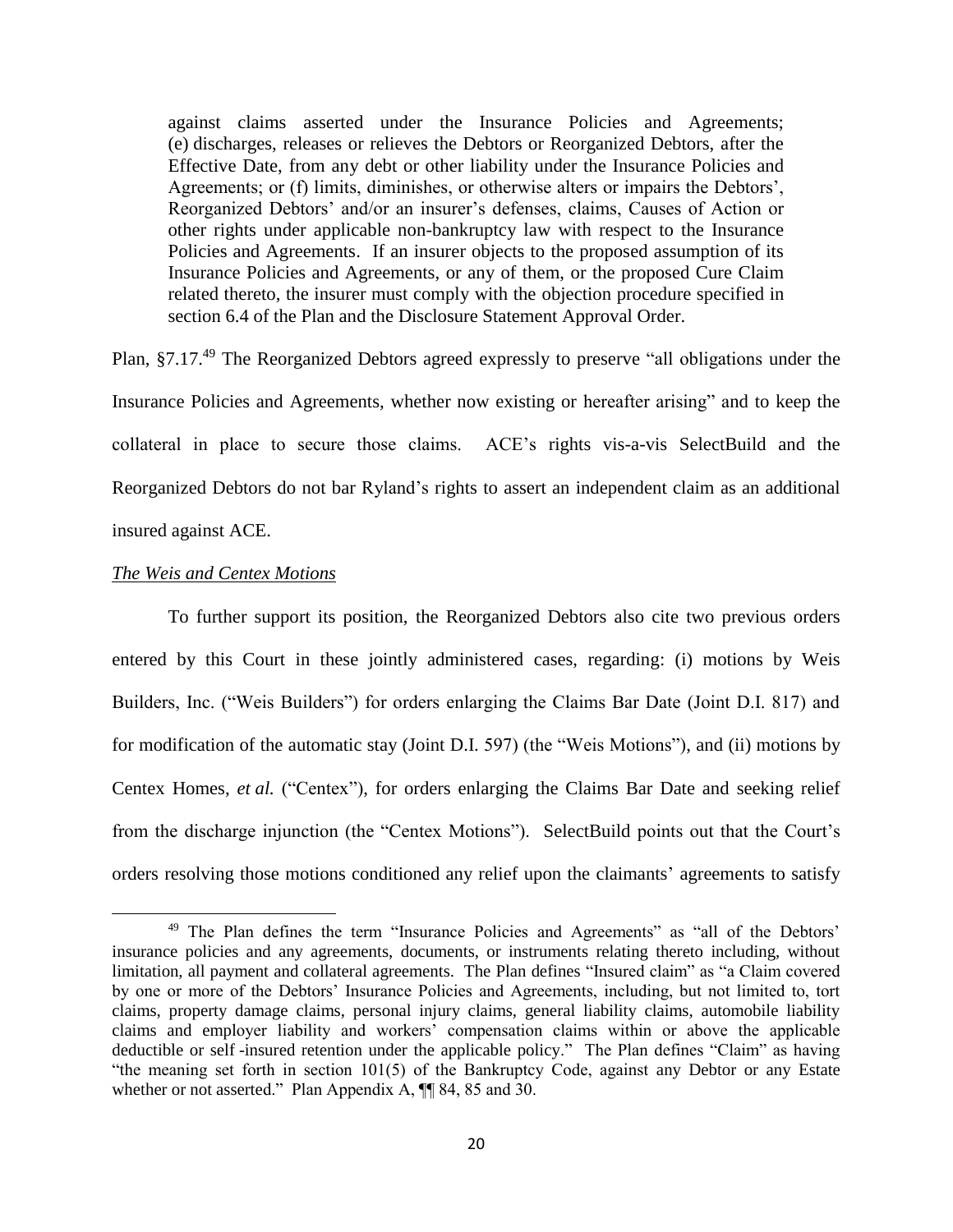any deductible or SIR that the Debtors (or the Reorganized Debtors) might be obligated to pay as a result of the claimants' pursuit of litigation against the Debtors and its insurance companies.<sup>50</sup> The Reorganized Debtors argue that any relief to Ryland likewise must be conditioned upon an agreement to satisfy any deductible or SIR. Neither of these matters informs the outcome of the dispute now before me.

Unlike the matter before me now, the Weis Motions and the Centex Motions requesting relief from the discharge injunction were both inextricably tied to requests to enlarge the bar date to accommodate the filing of late claims against the Debtors by the movants. Although both movants claimed status as additional insureds under applicable policies, the outcome of neither prior matter turned on that circumstance. Moreover, there may be additional distinguishing factors in the Weis and Centex matters that a comparison of the insurance policies at issue could reveal.<sup>51</sup> Here, Ryland has not filed, and does not seek to file, a claim against the Debtors. Ryland seeks only to pursue its rights as an additional insured directly against ACE. Although I understand that, ultimately, the burden to pay Ryland's claim may fall upon the Reorganized Debtors, it is an obligation for which the Reorganized Debtors specifically agreed to remain responsible under the terms of the confirmed Plan.

<sup>&</sup>lt;sup>50</sup> A Combined Order noted, with approval, that granting the Weis Motions was conditioned upon Weis' offer to satisfy any deductible or SIR. (Joint D.I. 1592.) The Centex Motions were denied without prejudice to Centex's ability to obtain relief if Centex agreed to pay any deductible or SIR. (Joint D.I. 1987.)

<sup>&</sup>lt;sup>51</sup> The Weis Order states that the "ruling is limited to the particular facts and circumstances relating to Weis." Weis Order ¶ L.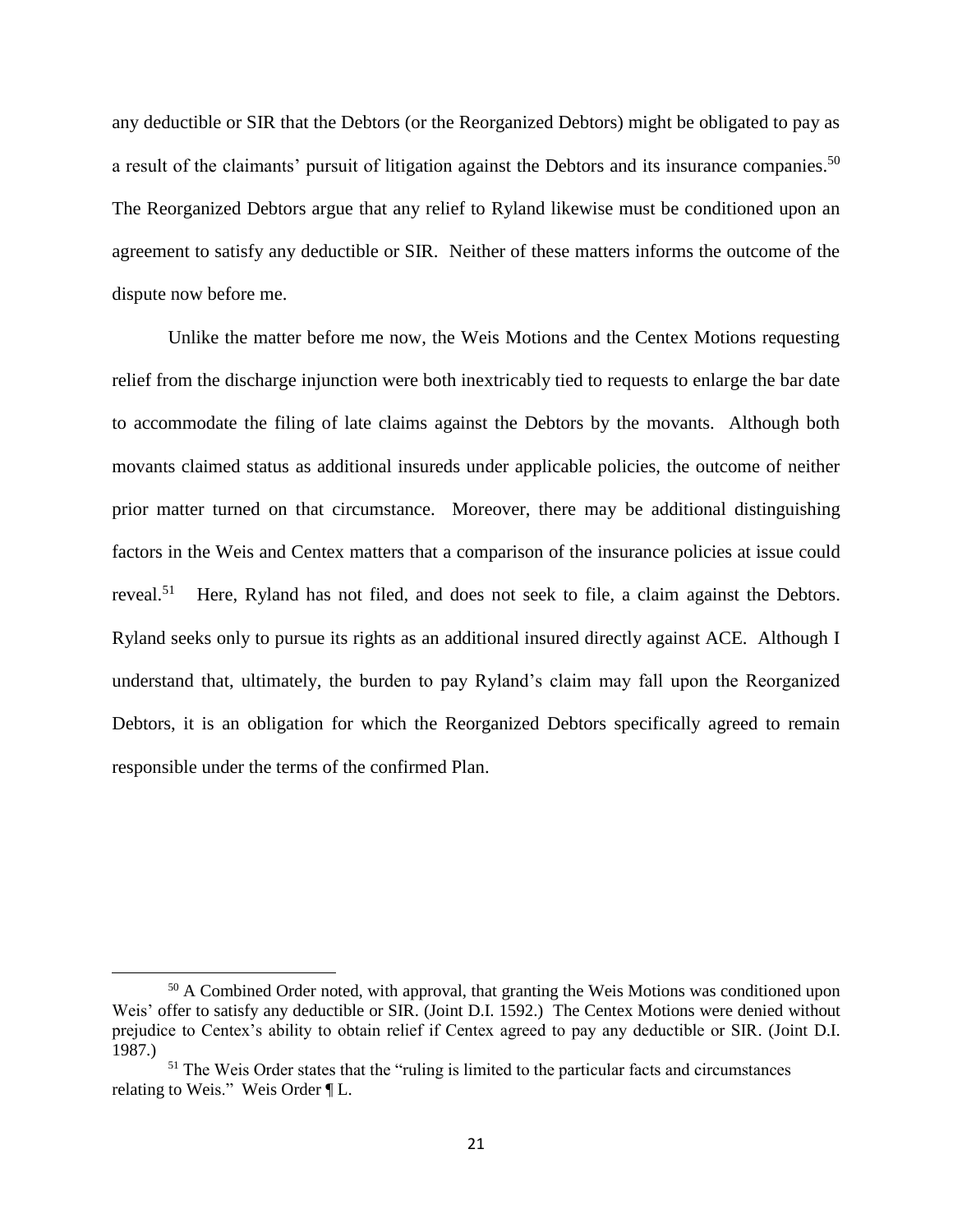# **CONCLUSION**

For the reasons set forth above, I conclude that the Reorganized Debtors' Motion should be DENIED. An appropriate Order follows.

BY THE COURT:

 $\sim$ KEVIN J. CAREY UNITED STATES BANKRUPTCY JUDGE

Dated: May 28, 2015